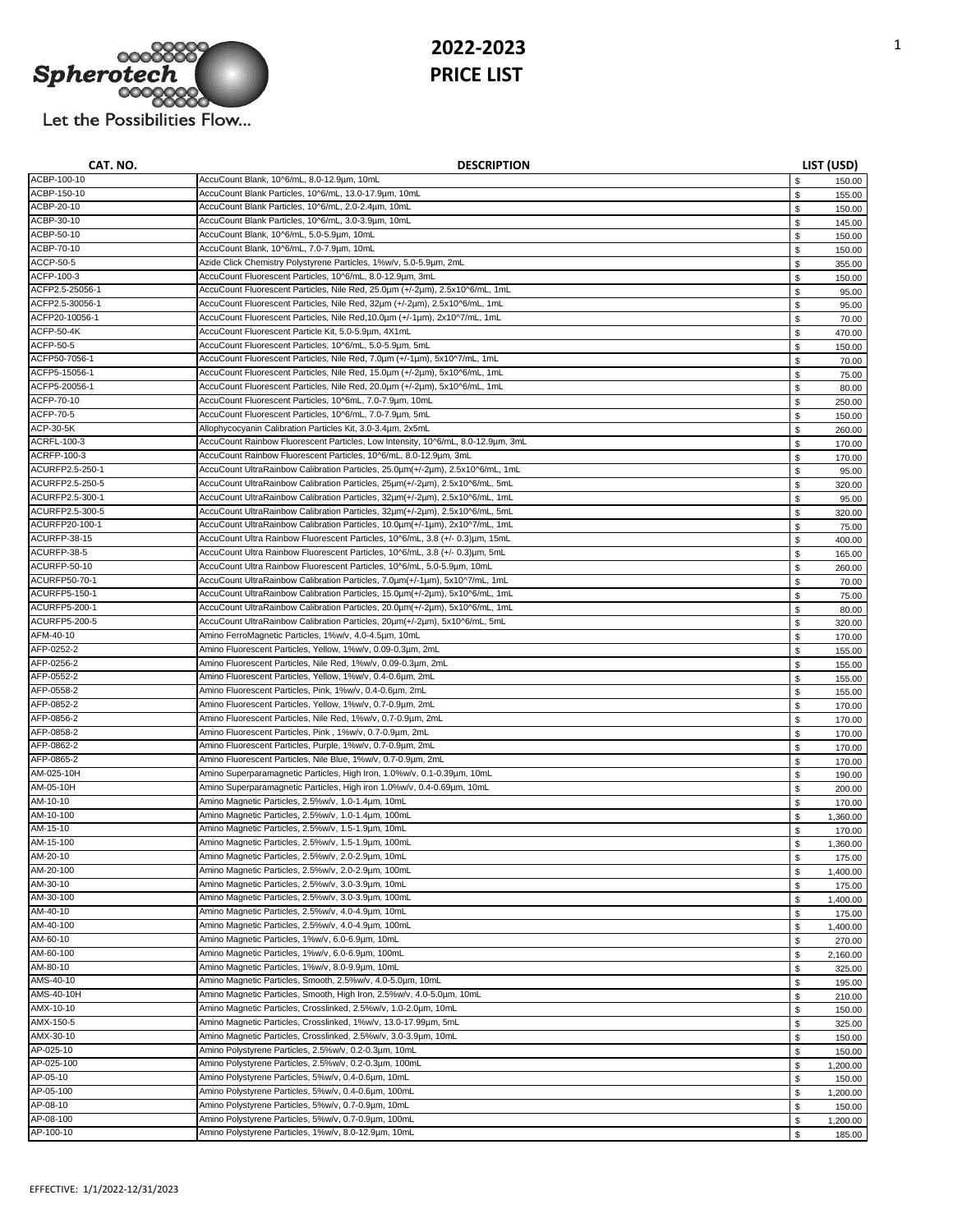| CAT. NO.                    | <b>DESCRIPTION</b>                                                                                               |             | LIST (USD)         |
|-----------------------------|------------------------------------------------------------------------------------------------------------------|-------------|--------------------|
| AP-10-10                    | Amino Polystyrene Particles, 5%w/v, 1.0-1.4um, 10mL                                                              | \$          | 165.00             |
| AP-10-100                   | Amino Polystyrene Particles, 5%w/v, 1.0-1.4um, 100mL                                                             | \$          | 1,320.00           |
| AP-20-10                    | Amino Polystyrene Particles, 5%w/v, 2.0-2.4um, 10mL                                                              | \$          | 175.00             |
| AP-20-100                   | Amino Polystyrene Particles, 5%w/v, 2.0-2.4um, 100mL                                                             | \$          | 1,400.00           |
| AP-25-10                    | Amino Polystyrene Particles, 5%w/v, 2.5-2.9um, 10mL                                                              | \$          | 185.00             |
| AP-25-100<br>AP-30-10       | Amino Polystyrene Particles, 5%w/v, 2.5-2.9um, 100mL                                                             | \$          | 1,480.00           |
| AP-30-100                   | Amino Polystyrene Particles, 5%w/v, 3.0-3.4µm, 10mL<br>Amino Polystyrene Particles, 5%w/v, 3.0-3.4um, 100mL      | \$          | 185.00             |
| AP-35-10                    | Amino Polystyrene Particles, 5%w/v, 3.5-3.9µm, 10mL                                                              | \$          | 1,480.00           |
| AP-35-100                   | Amino Polystyrene Particles, 5%w/v, 3.5-3.9µm, 100mL                                                             | \$<br>\$    | 185.00<br>1,480.00 |
| AP-60-10                    | Amino Polystyrene Particles, 5%w/v, 6.0-8.0µm, 10mL                                                              | \$          | 230.00             |
| AP-60-100                   | Amino Polystyrene Particles, 5%w/v, 6.0-8.0µm, 100mL                                                             | $\mathbb S$ | 1,840.00           |
| APAK-3567-7K                | Amino Particle Array Kit, Blue, 7 peaks, 10^8/mL, 3.5-3.9µm, 7x1mL                                               | \$          | 510.00             |
| APBMA-30-5                  | Amino PMMA Blue Particles, Crosslinked, 3.0-3.4um, 1%w/v, 5mL                                                    | \$          | 205.00             |
| APBX-30-5                   | Amino Polystyrene Blue Particles, Crosslinked, 3.0- 3.4um, 1%w/v, 5mL                                            | \$          | 205.00             |
| APX-100-10                  | Amino Polystyrene Particles, Crosslinked, 2.5%w/v, 8.0-12.9µm., 10mL                                             | \$          | 255.00             |
| APX-100-100                 | Amino Polystyrene Particles, Crosslinked, 2.5%w/v, 8.0-12.9µm., 100mL                                            | \$          | 2,040.00           |
| APX-20-10                   | Amino Polystyrene Particles, Crosslinked, 1%w/v, 2.0-2.9µm, 10mL                                                 | \$          | 240.00             |
| APX-30-10                   | Amino Polystyrene Particles, Crosslinked, 2.5%w/v, 3.0-3.4um, 10mL                                               | \$          | 240.00             |
| APX-60-10                   | Amino Polystyrene Particles, Crosslinked, 2.5%w/v, 6.0-6.9µm, 10mL                                               | \$          | 240.00             |
| ASIM-025-10H                | Amino Silica Superparamagnetic Particles, 2.5%w/v, 0.1-0.39µm, 10mL                                              | \$          | 240.00             |
| <b>ASIM-05-10H</b>          | Amino Silica Superparamagnetic Particles, 2.5%w/v, 0.4-0.69µm, 10mL                                              | \$          | 265.00             |
| ASIP-05-10                  | Amino Silica Particles, 5%w/v, 0.4-0.6µm, 10mL                                                                   | \$          | 205.00             |
| ASIP-10-10                  | Amino Silica Particles, 5%w/v, 1.0-1.4um, 10mL                                                                   | $\mathbb S$ | 205.00             |
| ASIP-15-10                  | Amino Silica Particles, 5%w/v, 1.5-1.9um, 10mL                                                                   | \$          | 225.00             |
| ASIP-30-10                  | Amino Silica Particles, 5%w/v, 3.0-3.9µm, 10mL                                                                   | \$          | 265.00             |
| ASIP-60-10<br>AUP-002-20    | Amino Silica Particles, 5%w/v, 6.0-8.0µm, 10mL<br>Citrate Gold Particles, 1.0nM, 15-20nm, 20mL                   | \$          | 290.00             |
| AUP5-002-20                 | Citrate Gold Particles, 5.0nM, 15-20nm, 20mL                                                                     | \$          | 90.00              |
| AUP-003-20                  | Citrate Gold Particles, 1.0nM, 25-35nm, 20mL                                                                     | \$          | 265.00             |
| AUP5-003-20                 | Citrate Gold Particles, 5.0nM, 25-35nm, 20mL                                                                     | \$          | 90.00              |
| AUP-006-20                  | Citrate Gold Particles, 1.0nM, 55-65nm, 20mL                                                                     | \$<br>\$    | 265.00<br>90.00    |
| AUP5-006-20                 | Citrate Gold Particles, 5.0nM, 55-65nm, 20mL                                                                     | \$          | 265.00             |
| B28479                      | Calibration Beads for MoFlo, MoFlo XDP, and CyAn ADP, 1E7/mL, 3.0-3.4um, 2mL                                     | \$          | 245.00             |
| BCP-100-5                   | Blank Calibration Particles, 5x10^6/mL, 8.0-12.9µm, 5mL                                                          | \$          | 155.00             |
| <b>BCP-10-5</b>             | Blank Calibration, 10^7/mL, 1.0-1.4µm, 5mL                                                                       | \$          | 140.00             |
| BCP-150-5                   | Blank Calibration Particles, 5x10^6/mL, 13.0-17.9µm, 5mL                                                         | \$          | 155.00             |
| <b>BCP-200-5</b>            | Blank Calibration Particles, 5x10^5/mL, 18.0-24.9µm, 5mL                                                         | $\mathbb S$ | 155.00             |
| <b>BCP-20-5</b>             | Blank Calibration Particles, 10^7/mL, 1.8-2.2µm, 5mL                                                             | \$          | 140.00             |
| BCP-300-5                   | Blank Calibration Particles, 5x10^5/mL, 25.0-35.0µm, 5mL                                                         | $\mathbb S$ | 155.00             |
| <b>BCP-30-5</b>             | Blank Calibration Particles, 10^7/mL, 3.0-3.4µm, 5mL                                                             | \$          | 140.00             |
| <b>BCP-32-5</b>             | Blank Calibration Particles, 10^7/mL, 3.2(+/-0.1µm), 5mL                                                         | \$          | 140.00             |
| <b>BCP-35-5</b>             | Blank Calibration Particles, 10^7/mL, 3.5-4.0um, 5mL                                                             | \$          | 140.00             |
| <b>BCP-50-5</b>             | Blank Calibration Particles, 10^7/mL, 5.0-5.9µm, 5mL                                                             | \$          | 140.00             |
| <b>BCP-60-5</b>             | Blank Calibration Particles, 10^7/mL, 6.0-6.4µm, 5mL                                                             | \$          | 140.00             |
| <b>BCP-70-5</b><br>BP-08-10 | Blank Calibration Particles, 10^7/mL, 6.5-8.0um, 5mL<br>BSA Coated Polystyrene Particles, 1%w/v, 0.7-0.9um, 10mL | \$          | 140.00             |
| BP2-150-5                   | BSA Coated Polystyrene Particles, 2%w/v, 13.0-17.9um, 5mL                                                        | \$          | 200.00             |
| BP-30-5                     | BSA Coated Polystyrene Particles, 1%w/v, 3.0-3.9µm, 5mL                                                          | \$<br>\$    | 460.00             |
| BP-60-5                     | BSA Coated Polystyrene Particles, 1%w/v, 6.0-8.0µm, 5mL                                                          |             | 225.00             |
| C62930                      | Calibration Beads for MoFlo Astrios, 1E7/mL, 3.0-3.4um, 2 mL                                                     | \$<br>\$    | 245.00<br>245.00   |
| CARCP-70-2K                 | COMPtrol Amine-Reactive Dye Compensation Kit, 2 populations (Negative & High Binding), 10^7/mL, 7.0-7.9µm        | \$          | 260.00             |
| CFH-5052-2                  | Carboxyl Fluorescent Particles, Yellow, High Int., 0.5%w/v, 5.0-5.9µm, 2mL                                       | \$          | 175.00             |
| CFH-5056-2                  | Carboxyl Fluorescent Particles, Nile Red, High Int., 0.5%w/v, 5.0-5.9µm, 2mL                                     | \$          | 175.00             |
| CFH-5058-2                  | Carboxyl Fluorescent Particles, Pink, High Int., 0.5%w/v, 5.0-5.9um, 2mL                                         | \$          | 175.00             |
| CFH-5065-2                  | Carboxyl Fluorescent Particles, Nile Blue, High Int., 0.5%w/v, 5.0-5.9µm, 2mL                                    | \$          | 175.00             |
| CFH-5078-2                  | Carboxyl Fluorescent Particles, Jade Green, High Intensity, Flow Cytometry Grade, 1E7/mL, 5.0-5.9µm, 2mL         | \$          | 175.00             |
| CFL-0852-2                  | Carboxyl Fluorescent Particles, Yellow, Low Int., 1%w/v, 0.7-0.9um, 2mL                                          | \$          | 155.00             |
| CFL-5052-2                  | Carboxyl Fluorescent Particles, Yellow, Low Int., 0.5%w/v, 5.0-5.9µm, 2mL                                        | \$          | 175.00             |
| CFL-5058-2                  | Carboxyl Fluorescent Particles, Pink, Low Int., 0.5%w/v, 5.0-5.9um, 2mL                                          | \$          | 175.00             |
| CFL-5065-2                  | Carboxyl Fluorescent Particles, Nile Blue, Low Int., 0.5%w/v, 5.0-5.9µm, 2mL                                     | \$          | 175.00             |
| CFL-5078-2A                 | Carboxyl Fluorescent Particles, Jade Green, LowIntensity Peak 1, Flow Cytometry Grade, 1E7/mL, 5.0-5.9µm, 2mL    | \$          | 175.00             |
| CFL-5078-2B                 | Carboxyl Fluorescent Particles, Jade Green, Low Intensity Peak 2, Flow Cytometry Grade, 1E7/mL, 5.0-5.9µm, 2mL   | \$          | 175.00             |
| CFM-1000-5                  | Carboxyl Ferromagnetic Particles, 1%w/v, 90.0-120.0um, 5mL                                                       | \$          | 280.00             |
| CFM-20-10                   | Carboxyl Ferromagnetic Particles, 1%w/v, 2.0-2.9um, 10mL                                                         | \$          | 170.00             |
| CFM-300-5                   | Carboxyl Ferromagnetic Particles, 0.5%w/v, 28.0-34.9µm, 5mL                                                      | \$          | 235.00             |
| CFM-40-10                   | Carboxyl Ferromagnetic Particles, 1%w/v, 4.0-4.9µm, 10mL                                                         | \$          | 170.00             |
| CFM-60-5                    | Carboxyl Ferromagnetic Particles, 1%w/v, 6.0-7.9um, 5mL                                                          | \$          | 170.00             |
| CFM-80-5                    | Carboxyl Ferromagnetic Particles, 1%w/v, 8.0-8.9µm, 5mL                                                          | \$          | 160.00             |
| CFMX-10-10                  | Carboxyl Ferromagnetic Particles, Crosslinked, 1.0-2.0um, 1%w/v, 10mL                                            | \$          | 145.00             |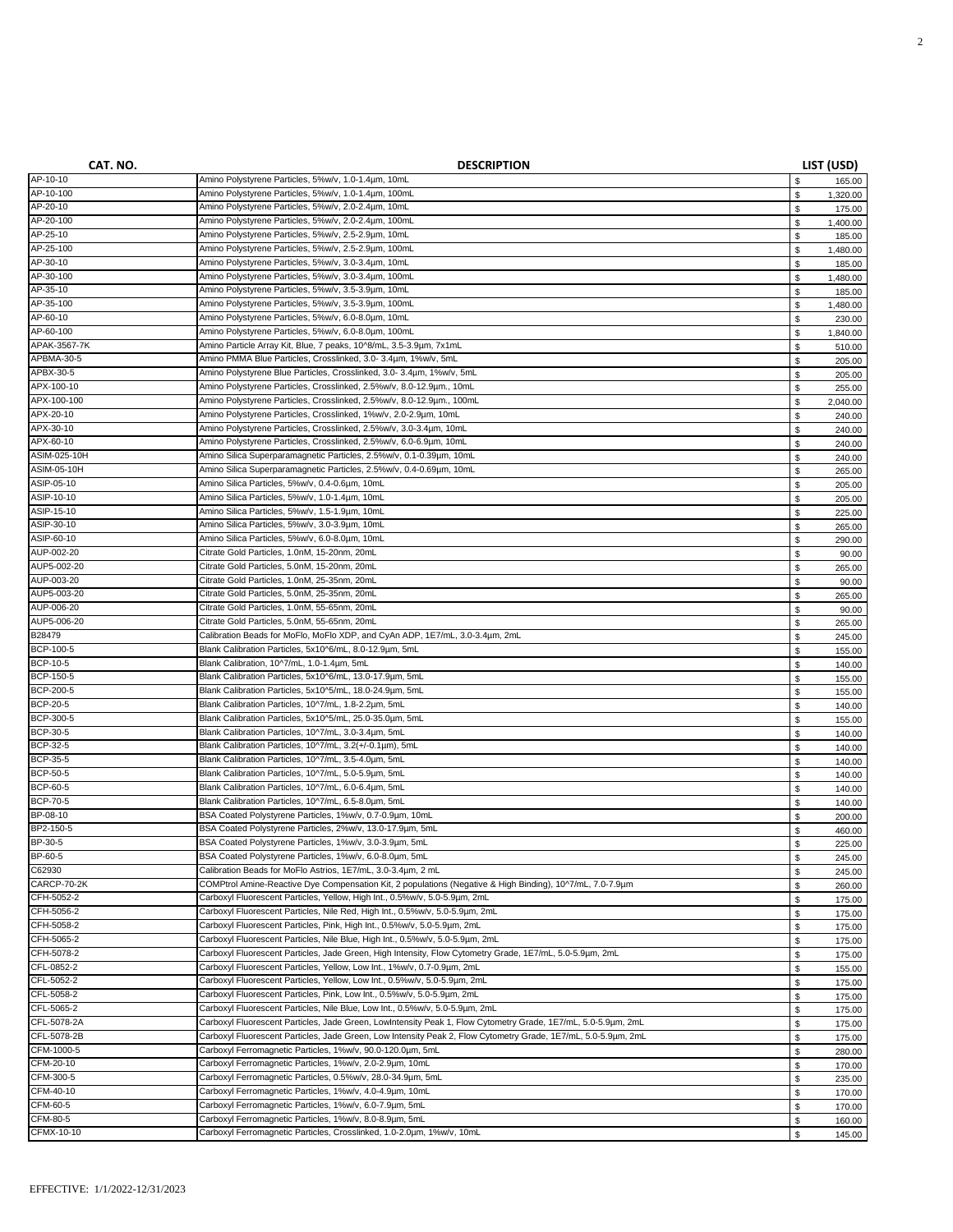

| CAT. NO.      | <b>DESCRIPTION</b>                                                                               |              | LIST (USD) |
|---------------|--------------------------------------------------------------------------------------------------|--------------|------------|
| CFP-00546-2   | Carboxyl Fluorescent Particles, UV/Light Yellow/Yellow, 1%w/v, 0.04-0.08µm, 2mL                  | \$           | 155.00     |
| CFP-00552-2   | Carboxyl Fluorescent Particles, Yellow, 1%w/v, 0.04-0.08µm, 2mL                                  | \$           | 155.00     |
| CFP-00556-2   | Carboxyl Fluorescent Particles, Nile Red, 1%w/v, 0.04-0.08um, 2mL                                | $\mathbb{S}$ | 155.00     |
| CFP-00558-2   | Carboxyl Fluorescent Particles, Pink, 1%w/v, 0.04-0.08um, 2mL                                    | \$           | 155.00     |
| CFP-00570-2   | Carboxyl Fluorescent Particles, Sky Blue, 0.5%w/v, 0.04-0.08µm, 2mL                              | $\mathbb{S}$ | 155.00     |
| CFP01-0279-10 | Carboxyl Fluorescent Particles, Aqua Green, Flow Cytometry Grade, 0.1-0.3um, ~2.9x10^10/mL, 10mL | \$           | 280.00     |
| CFP01-1079-3  | Carboxyl Fluorescent Particles, Aqua Green, Flow Cytometry Grade, 1.0-1.9µm, 1.8x10^9/mL, 3mL    | \$           | 210.00     |
| CFP-0252-2    | Carboxyl Fluorescent Particles, Yellow, 1%w/v, 0.09-0.3um, 2mL                                   | \$           | 155.00     |
| CFP-0256-2    | Carboxyl Fluorescent Particles, Nile Red, 1%w/v, 0.09-0.3µm, 2mL                                 | \$           | 155.00     |
| CFP-0258-2    | Carboxyl Fluorescent Particles, Pink, 1%w/v, 0.09-0.3µm, 2mL                                     | \$           | 155.00     |
| CFP-0262-2    | Carboxyl Fluorescent Particles, Purple, 1%w/v, 0.09-0.3um, 2mL                                   | \$           | 155.00     |
| CFP-0552-2    | Carboxyl Fluorescent Particles, Yellow, 1%w/v, 0.4-0.6um, 2mL                                    | \$           | 155.00     |
| CFP-0556-2    | Carboxyl Fluorescent Particles, Nile Red, 1%w/v, 0.4-0.6µm, 2mL                                  | \$           | 155.00     |
| CFP-0558-2    | Carboxyl Fluorescent Particles, Pink, 1%w/v, 0.4-0.6µm, 2mL                                      | \$           | 155.00     |
| CFP-0562-2    | Carboxyl Fluorescent Particles, Purple, 1%w/v, 0.4-0.6um, 2mL                                    | $\mathbb{S}$ | 155.00     |
| CFP-0570-2    | Carboxyl Fluorescent Particles, Sky Blue, 0.25%w/v, 0.4-0.6um, 2mL                               | \$           | 155.00     |
| CFP-0852-2    | Carboxyl Fluorescent Particles, Yellow, 1%w/v, 0.7-0.9µm, 2mL                                    | \$           | 155.00     |
| CFP-0856-2    | Carboxyl Fluorescent Particles, Nile Red, 1%w/v, 0.7-0.9µm, 2mL                                  | \$           |            |
| CFP-0858-2    | Carboxyl Fluorescent Particles, Pink , 1%w/v, 0.7-0.9µm, 2mL                                     |              | 155.00     |
| CFP-0862-2    | Carboxyl Fluorescent Particles, Purple, 1%w/v, 0.7-0.9µm, 2mL                                    | \$           | 155.00     |
| CFP-0870-2    |                                                                                                  | \$           | 155.00     |
| CFP-10056-2   | Carboxyl Fluorescent Particles, Sky Blue, 1%w/v, 0.7-0.9µm, 2mL                                  | \$           | 155.00     |
|               | Carboxyl Fluorescent Particles, Nile Red, 0.5%w/v, 10.0-14.0um, 2mL                              | \$           | 255.00     |
| CFP-15056-2   | Carboxyl Fluorescent Particles, Nile Red, 0.5%w/v, 15.0-19.0um, 2mL                              | \$           | 255.00     |
| CFP-2052-2    | Carboxyl Fluorescent Particles, Yellow, 1%w/v, 1.7-2.2µm, 2mL                                    | \$           | 165.00     |
| CFP-2058-2    | Carboxyl Fluorescent Particles, Pink, 1%w/v, 1.7-2.2um, 2mL                                      | \$           | 165.00     |
| CFP-2062-2    | Carboxyl Fluorescent Particles, Purple, 1%w/v, 1.7-2.2um, 2mL                                    | $\mathbb{S}$ | 165.00     |
| CFP-2066-2    | Carboxyl Fluorescent Particles, CyBlue, 1%w/v, 1.7-2.2um, 2mL                                    | $\mathbb{S}$ | 165.00     |
| CFP-2070-2    | Carboxyl Fluorescent Particles, Sky Blue, 0.5%w/v, 1.7-2.2µm, 2mL                                | $\mathbb{S}$ | 165.00     |
| CFP-2072-2    | Carboxyl Fluorescent Particles, Infra Blue, 1%w/v, 1.7-2.2um, 2mL                                | \$           | 165.00     |
| CFP-3074-2    | Carboxyl Fluorescent Particles, CyGreen, Flow Cytometry Grade, 1E7/mL, 3.0-3.4um, 2mL            | $\mathbb{S}$ | 175.00     |
| CFP-3079-2    | Carboxyl Fluorescent Particles, Aqua Green, Flow Cytometry Grade, 1E7/mL, 3.0-3.4um, 2mL         | \$           | 175.00     |
| CFP-3571-2    | Carboxyl Fluorescent Particles, UltraBlue, Flow Cytometry Grade, 1E7mL, 3.5-3.9µm, 2mL           | \$           | 175.00     |
| CFP-3574-2    | Carboxyl Fluorescent Particles, CyGreen, Flow Cytometry Grade, 1E7/mL, 3.5-3.9um, 2mL            | \$           | 175.00     |
| CFP-3578-2    | Carboxyl Fluorescent Particles, Jade Green, Flow Cytometry Grade, 1E7/mL, 3.5-3.9µm, 2mL         | \$           | 175.00     |
| CFP-3579-2    | Carboxyl Fluorescent Particles, Aqua Green, Flow Cytometry Grade, 1E7/mL, 3.5-3.9um, 2mL         | \$           | 175.00     |
| CFP-4041-2    | Carboxyl Fluorescent Particles, UV, 1E8/mL, 4.0-4.5µm, 2mL                                       | \$           | 175.00     |
| CFP-4062-2    | Carboxyl Fluorescent Particles, Purple, 1%w/v, 4.0-4.5µm, 2mL                                    | \$           | 175.00     |
| CFP-5045-2    | Carboxyl Fluorescent Particles, Light Yellow, 0.5%w/v, 5.0-5.9µm, 2mL                            | \$           | 175.00     |
| CFP-5052-2    | Carboxyl Fluorescent Particles, Yellow, 0.5%w/v, 5.0-5.9µm, 2mL                                  | \$           | 175.00     |
| CFP-5056-2    | Carboxyl Fluorescent Particles, Nile Red, 0.5%w/v, 5.0-5.9µm, 2mL                                | \$           | 175.00     |
| CFP-5058-2    | Carboxyl Fluorescent Particles, Pink, 0.5%w/v, 5.0-5.9µm, 2mL                                    | \$           | 175.00     |
| CFP-5065-2    | Carboxyl Fluorescent Particles, Nile Blue, 0.5%w/v, 5.0-5.9µm, 2mL                               | \$           | 175.00     |
| CFP-5066-2    | Carboxyl Fluorescent Particles, CyBlue, 1%w/v, 5.0-5.9µm, 2mL                                    | \$           | 175.00     |
| CFP-5067-2    | Carboxyl Blue Particle Array Chemistry Development, 1E8/mL, 5.0-5.9µm, 2mL                       | \$           | 175.00     |
| CFP-5070-2    | Carboxyl Fluorescent Particles, Sky Blue, 0.5%w/v, 5.0-5.9µm, 2mL                                | \$           | 175.00     |
| CFP-5071-2    | Carboxyl Fluorescent Particles, UltraBlue, Flow Cytometry Grade, 1E7/mL, 5.0-5.9µm, 2mL          | \$           | 175.00     |
| CFP-5074-2    | Carboxyl Fluorescent Particles, CyGreen, Flow Cytometry Grade, 1E7/mL, 5.0-5.9µm, 2mL            | \$           | 175.00     |
| CFP-5078-2    | Carboxyl Fluorescent Particles, Jade Green, Flow Cytometry Grade, 1E7/mL, 5.0-5.9um, 2mL         | \$           | 175.00     |
| CM-025-10     | Carboxyl Magnetic Particles, 2.5%w/v, 0.1-0.39µm, 10mL                                           |              |            |
| CM-025-100H   | Carboxyl Magnetic Particles, High Iron, 1.0%w/v, 0.1-0.39um, 100mL                               | \$           | 165.00     |
| CM-025-10H    | Carboxyl Magnetic Particles, High Iron, 1.0%w/v, 0.1-0.39µm, 10mL                                | \$<br>\$     | 1,155.00   |
| CM-05-10      | Carboxyl Magnetic Particles, 2.5%w/v, 0.4-0.69µm, 10mL                                           |              | 155.00     |
|               |                                                                                                  | \$           | 165.00     |
| CM-05-10H     | Carboxyl Magnetic Particles, High Iron, 1.0%w/v, 0.4-0.69µm, 10mL                                | \$           | 165.00     |
| CM-08-10      | Carboxyl Magnetic Particles, 2.5%w/v, 0.7-0.9µm, 10mL                                            | $\mathbb{S}$ | 165.00     |
| CM-1000-10    | Carboxyl Magnetic Particles, 1%w/v, 90.0-120.0um, 10mL                                           | \$           | 380.00     |
| CM-100-10     | Carboxyl Magnetic Particles, 1%w/v, 10.0-13.9um, 10mL                                            | \$           | 295.00     |
| CM-10-10      | Carboxyl Magnetic Particles, 2.5%w/v, 1.0-1.4um, 10mL                                            | $\mathbb{S}$ | 170.00     |
| CM-10-100     | Carboxyl Magnetic Particles, 2.5%w/v, 1.0-1.4um, 100mL                                           | \$           | 1,360.00   |
| CM-150-10     | Carboxyl Magnetic Particles, 1%w/v, 14.0-17.9um, 10mL                                            | \$           | 325.00     |
| CM-15-10      | Carboxyl Magnetic Particles, 2.5%w/v, 1.5-1.9µm, 10mL                                            | \$           | 170.00     |
| CM-15-100     | Carboxyl Magnetic Particles, 2.5%w/v, 1.5-1.9µm, 100mL                                           | \$           | 1,360.00   |
| CM-200-10     | Carboxyl Magnetic Particles, 1%w/v, 18.0-22.9um, 10mL                                            | \$           | 345.00     |
| CM-20-10      | Carboxyl Magnetic Particles, 2.5%w/v, 2.0-2.9µm, 10mL                                            | \$           | 175.00     |
| CM-20-100     | Carboxyl Magnetic Particles, 2.5%w/v, 2.0-2.9um, 100mL                                           | \$           | 1,400.00   |
| CM-300-10     | Carboxyl Magnetic Particles, 1%w/v, 25-37 um, 10mL                                               | \$           | 345.00     |
| CM-30-10      | Carboxyl Magnetic Particles, 2.5%w/v, 3.0-3.9µm, 10mL                                            | \$           | 175.00     |
| CM-40-10      | Carboxyl Magnetic Particles, 2.5%w/v, 4.0-4.5um, 10mL                                            | \$           | 175.00     |
| CM-40-100     | Carboxyl Magnetic Particles, 2.5%w/v, 4.0-4.5um, 100mL                                           | \$           | 1,400.00   |
| CM-50-10      | Carboxyl Magnetic Particles, 2.5%w/v, 5.0-5.9µm, 10mL                                            | \$           | 240.00     |
| CM-60-10      | Carboxyl Magnetic Particles, 2.5%w/v, 6.0-8.0um, 10mL                                            | \$           | 265.00     |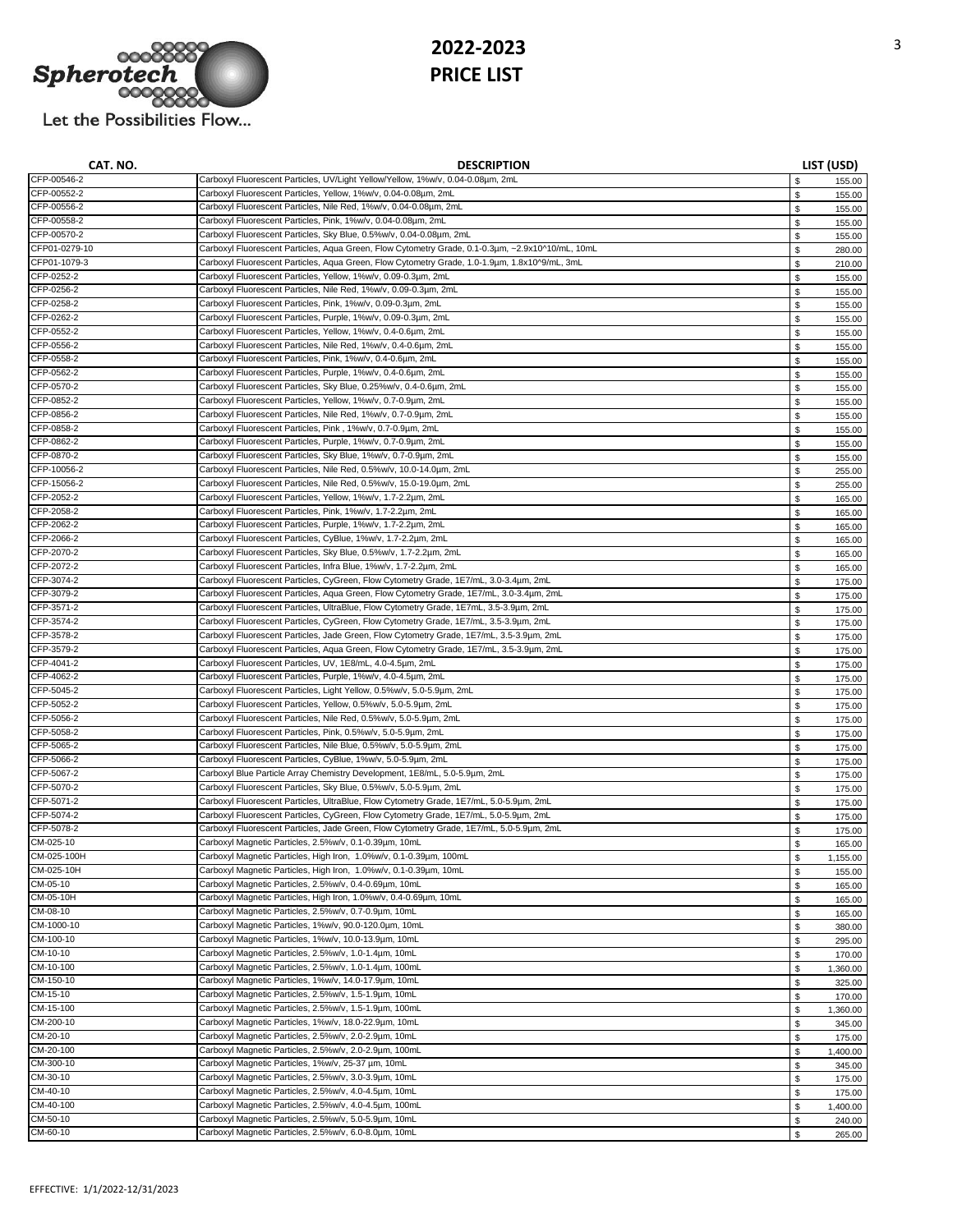| CAT. NO.                 | <b>DESCRIPTION</b>                                                                                                                        |                   | LIST (USD)         |
|--------------------------|-------------------------------------------------------------------------------------------------------------------------------------------|-------------------|--------------------|
| CM-60-100                | Carboxyl Magnetic Particles, 2.5%w/v, 6.0-8.0um, 100mL                                                                                    | \$                | 2,120.00           |
| CM-80-10                 | Carboxyl Magnetic Particles, 2.5%w/v, 8.0-9.9µm, 10mL                                                                                     | \$                | 325.00             |
| CMIGP-08-2K              | COMPtrol Kit, Goat anti-Mouse Ig (H&L) Coated Particles, 1E7/mL, 0.7-0.9µm, 2x5mL                                                         | \$                | 230.00             |
| CMIgP-30-2K              | COMPtrol Gt anti-Ms Ig(H&L) Particles Kit, 2 populations 3.0-3.4um, 2x5mL                                                                 | \$                | 240.00             |
| <b>CMIGP-30-5</b>        | COMPtrol Gt anti-Ms Ig(H&L) Particles, 1E7/mL, 3.0-3.4um, 5mL                                                                             | \$                | 240.00             |
| CMIgP-50-3K              | COMPtrol Gt anti-Ms Ig(H&L) Particles Kit, 5.0-5.9µm, 3x5mL                                                                               | \$                | 240.00             |
| CMIGP-70-3K              | COMPtrol Gt anti-Ms Ig(H&L) Particles Kit, 7.0-7.9um., 3X5mL                                                                              | \$                | 240.00             |
| CMPAK-4068-6K            | Carboxyl Magnetic Blue Particle Array Kit, 6 Peaks, 1E7/mL, 4.0-4.9um, 6x1mL                                                              | $\mathbb S$       | 265.00             |
| CMPAK-5068-6K            | Carboxyl Magnetic Blue Particle Array Kit, 6 Peaks, 1E7/mL, 4.9-5.9µm, 6x1mL                                                              | $\mathbb S$       | 265.00             |
| CMS-200-10               | Carboxyl Magnetic Particles, Smooth Surface, 1%w/v, 18.0-22.9um, 10mL                                                                     | $\mathbb S$       | 320.00             |
| CMS-30-10                | Carboxyl Magnetic Particles, Smooth, 2.5%w/v, 3.0-3.9um, 10mL                                                                             | \$                | 190.00             |
| CMS-30-100               | Carboxyl Magnetic Particles, Smooth, 2.5%w/v, 3.0-3.9µm, 100mL                                                                            | \$                | 1,520.00           |
| CMS-40-10                | Carboxyl Magnetic Particles, Smooth, 2.5%w/v, 4.0-5.0um, 10mL                                                                             | $\mathbb S$       | 190.00             |
| CMS-40-100               | Carboxyl Magnetic Particles, Smooth, 2.5%w/v, 4.0-5.0um, 100mL                                                                            | $\mathbb S$       | 1,520.00           |
| CMS-40-10H<br>CMS-80-10  | Carboxyl Magnetic Particles, Smooth, High Iron, 2.5%w/v, 3.8-4.9um, 10mL                                                                  | $\mathbb S$       | 195.00             |
|                          | Carboxyl Magnetic Particles, Smooth, 1%w/v, 8.0-9.9µm, 10mL                                                                               | $\mathbb S$       | 345.00             |
| CMX-1000-10<br>CMX-10-10 | Carboxyl Magnetic Particles, Crosslinked, 1%w/v, 90.0-120.0um, 10mL                                                                       | \$                | 375.00             |
| CMX-10-100               | Carboxyl Magnetic Particles, Crosslinked, 2.5%w/v, 1.0-2.0um, 10mL<br>Carboxyl Magnetic Particles, Crosslinked, 2.5%w/v, 1.0-2.0um, 100mL | $\mathbb S$       | 150.00             |
| CMX-200-10               | Carboxyl Magnetic Particles, Crosslinkled, 1%w/v, 18.0-22.9µm, 10mL                                                                       | \$<br>\$          | 1,200.00           |
| CMX-300-10               | Carboxyl Magnetic Particles, Crosslinked, 1%w/v, 25.0-37.0 µm, 10mL                                                                       | \$                | 345.00             |
| CMX-300-100              | Carboxyl Magnetic Particles, Crosslinked, 1%w/v, 25.0-37.0 um, 100mL                                                                      |                   | 345.00             |
| CMX-40-10                | Carboxyl Magnetic Particles, Crosslinked, 2.5%w/v, 3.0-6.0um, 10mL                                                                        | $\mathbb S$<br>\$ | 2,415.00           |
| COLIIP-100-4             | Collagen II Polystyrene Particles, 0.5%w/v, 10.0-14.0um, 4mL                                                                              | $\mathbb S$       | 150.00             |
| CP-008-1000              | Carboxyl Polystyrene Particles, 2.5%w/v, 0.05-0.1µm, 1000mL                                                                               |                   | 335.00             |
| CP-008-20                | Carboxyl Polystyrene Particles, 2.5%w/v, 0.05-0.1µm, 20mL                                                                                 | \$<br>\$          | 4,200.00<br>150.00 |
| CP-008-200               | Carboxyl Polystyrene Particles, 2.5%w/v, 0.05-0.1µm, 200mL                                                                                | \$                | 1,200.00           |
| CP-015-50                | Carboxyl Polystyrene Particles, 2.5%w/v, 0.1-0.2µm, 50mL                                                                                  | \$                | 340.00             |
| CP-025-10                | Carboxyl Polystyrene Particles, 5%w/v, 0.2-0.3um, 10mL                                                                                    | \$                | 150.00             |
| CP-025-100               | Carboxyl Polystyrene Particles, 5%w/v, 0.2-0.3um, 100mL                                                                                   | \$                | 1,200.00           |
| CP-05-10                 | Carboxyl Polystyrene Particles, 5%w/v, 0.4-0.6um, 10mL                                                                                    | \$                | 150.00             |
| CP-05-100                | Carboxyl Polystyrene Particles, 5%w/v, 0.4-0.6um, 100mL                                                                                   | \$                | 1,200.00           |
| CP-08-10                 | Carboxyl Polystyrene Particles, 5%w/v, 0.7-0.9µm, 10mL                                                                                    | $\mathbb S$       | 150.00             |
| CP-08-100                | Carboxyl Polystyrene Particles, 5%w/v, 0.7-0.9µm, 100mL                                                                                   | $\mathbb S$       | 1,200.00           |
| CP-10-10                 | Carboxyl Polystyrene Particles, 5%w/v, 1.0-1.4um, 10mL                                                                                    | $\mathbb S$       | 165.00             |
| CP-10-100                | Carboxyl Polystyrene Particles, 5%w/v, 1.0-1.4um, 100mL                                                                                   | $\mathbb S$       | 1,320.00           |
| CP-15-10                 | Carboxyl Polystyrene Particles, 5%w/v, 1.5-1.9µm, 10mL                                                                                    | \$                | 165.00             |
| CP-15-100                | Carboxyl Polystyrene Particles, 5%w/v, 1.5-1.9µm, 100mL                                                                                   | $\mathbb S$       | 1,320.00           |
| CP-20-10                 | Carboxyl Polystyrene Particles, 5%w/v, 2.0-2.4um, 10mL                                                                                    | $\mathbb S$       | 175.00             |
| CP-20-100                | Carboxyl Polystyrene Particles, 5%w/v, 2.0-2.4um, 100mL                                                                                   | $\mathbb S$       | 1,400.00           |
| CP-25-10                 | Carboxyl Polystyrene Particles, 5%w/v, 2.5-2.9um, 10mL                                                                                    | $\mathbb S$       | 180.00             |
| CP-25-100                | Carboxyl Polystyrene Particles, 5%w/v, 2.5-2.9µm, 100mL                                                                                   | \$                | 1,440.00           |
| CP-30-10                 | Carboxyl Polystyrene Particles, 5%w/v, 3.0-3.4um, 10mL                                                                                    | $\mathbb S$       | 185.00             |
| CP-30-100                | Carboxyl Polystyrene Particles, 5%w/v, 3.0-3.4um, 100mL                                                                                   | \$                | 1,480.00           |
| CP-35-10                 | Carboxyl Polystyrene Particles, 5%w/v, 3.5-3.9µm, 10mL                                                                                    | \$                | 185.00             |
| CP-35-100                | Carboxyl Polystyrene Particles, 5%w/v, 3.5-3.9µm, 100mL                                                                                   | \$                | 1,480.00           |
| CP-40-10                 | Carboxyl Polystyrene Particles, 5%w/v, 4.0-4.4um, 10mL                                                                                    | $\mathbb S$       | 215.00             |
| CP-40-100                | Carboxyl Polystyrene Particles, 5%w/v, 4.0-4.4um, 100mL                                                                                   | \$                | 1,720.00           |
| CP-45-10                 | Carboxyl Polystyrene Particles, 5%w/v, 4.5-4.9um, 10mL                                                                                    | $\mathbb S$       | 215.00             |
| CP-45-100                | Carboxyl Polystyrene Particles, 5%w/v, 4.5-4.9µm, 100mL                                                                                   | - \$              | 1,720.00           |
| CP-50-10                 | Carboxyl Polystyrene Particles, 5%w/v, 5.0-5.9um, 10mL                                                                                    | \$                | 215.00             |
| CP-50-100                | Carboxyl Polystyrene Particles, 5%w/v, 5.0-5.9µm, 100mL                                                                                   | \$                | 1,720.00           |
| CP-60-10<br>CP-60-100    | Carboxyl Polystyrene Particles, 5%w/v, 6.0-8.0um, 10mL<br>Carboxyl Polystyrene Particles, 5%w/v, 6.0-8.0µm, 100mL                         | $\mathbb S$       | 230.00             |
| CPAK-3567-4K             | Carboxyl Blue Particle Array Kit, 4 peaks, 1E8/mL, 3.5-3.9um, 4x1mL                                                                       | \$                | 1,840.00           |
| CPAK-3567-7K             | Carboxyl Blue Particle Array Kit, 7 peaks, 1E8/mL, 3.5-3.9um, 7x1mL                                                                       | \$                | 305.00             |
| CPAK-4067-8K             | Carboxyl Blue Particle Array Kit, 8 peaks, 1E8/mL, 4.0-4.9um, 8x1mL                                                                       | \$                | 515.00             |
| CPAK-5067-10K            | Carboxyl Blue Particle Array Kit, 10 peaks, 1E8/mL, 5.0-5.9um, 10x1mL                                                                     | \$<br>\$          | 515.00<br>885.00   |
| CPAK-5067-5A             | Carboxyl Blue Particle Array Kit, Odd # peaks, 1E8/mL, 5.0-5.9um, 5x1mL                                                                   | $\mathbb S$       | 515.00             |
| CPAK-5067-5B             | Carboxyl Blue Particle Array Kit, Even # peaks, 1E8/mL, 5.0-5.9µm, 5x1mL                                                                  | $\mathbb S$       | 515.00             |
| CPAK-7067-9K             | Carboxyl Blue Particle Array Kit, 9 peaks, 1E7/mL, 7.0-7.9µm, 9x1mL                                                                       | \$                | 885.00             |
| CPB-005-10               | Carboxyl Polystyrene Blue Particles, 5%w/v, 0.03-0.06µm, 10mL                                                                             | \$                | 140.00             |
| CPB-005-100              | Carboxyl Polystyrene Blue Particles, 5%w/v, 0.03-0.06um, 10mL                                                                             | $\mathbb S$       | 1,120.00           |
| CPB-01-10                | Carboxyl Polystyrene Blue Particles, 5%w/v, 0.1-0.19µm, 10mL                                                                              | \$                | 150.00             |
| CPB-01-100               | Carboxyl Polystyrene Blue Particles, 5%w/v, 0.1-0.19µm, 100mL                                                                             | $\mathbb S$       | 1,200.00           |
| CPB-02-10                | Carboxyl Polystyrene Blue Particles, 5%w/v, 0.2-0.29µm, 10mL                                                                              | $\mathbb S$       | 150.00             |
| CPB-02-100               | Carboxyl Polystyrene Blue Particles, 5%w/v, 0.2-0.29µm, 100mL                                                                             | \$                | 1,200.00           |
| CPB-03-10                | Carboxyl Polystyrene Blue Particles, 5%w/v, 0.3-0.39µm, 10mL                                                                              | $\mathbb S$       | 150.00             |
| CPB-03-100               | Carboxyl Polystyrene Blue Particles, 5%w/v, 0.3-0.39µm, 100mL                                                                             | \$                | 1,200.00           |
| CPB-05-10                | Carboxyl Polystyrene Blue Particles, 5%w/v, 0.4-0.6um, 10mL                                                                               | \$                | 150.00             |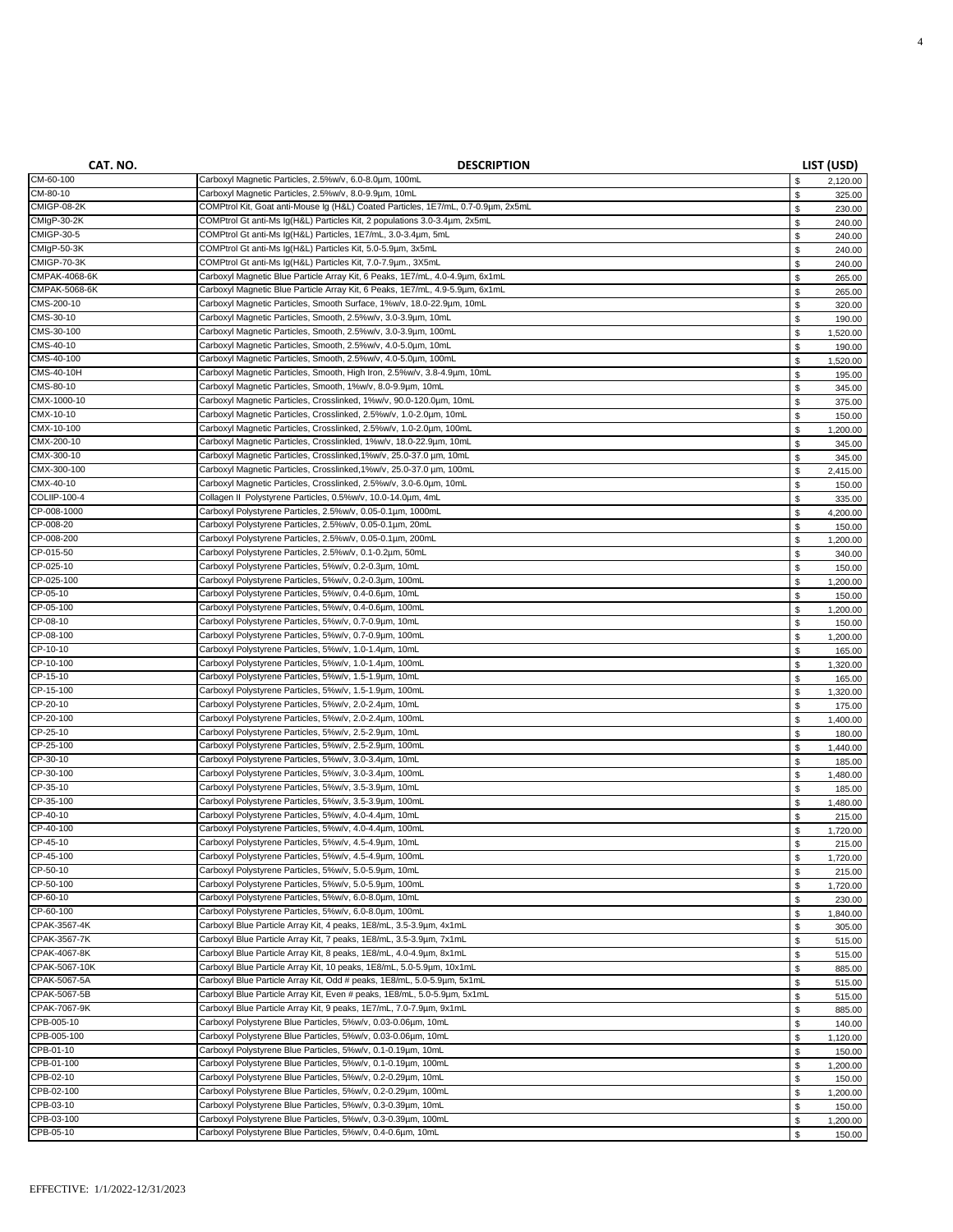

**CAT. NO. DESCRIPTION LIST (USD)** 

| CPB-05-100        | Carboxyl Polystyrene Blue Particles, 5%w/v, 0.4-0.6µm, 100mL                                         | \$ | 1,200.00 |
|-------------------|------------------------------------------------------------------------------------------------------|----|----------|
| CPBX-30-5         | Carboxyl Polystyrene Blue Particles, Crosslinked, 3.0-3.4um, 1%w/v, 5mL                              | \$ | 190.00   |
| CPMA-30-10        | Carboxyl Magnetic PMMA Particles, 1%w/v, 3.0-3.9µm, 10mL                                             | \$ | 235.00   |
| CPX-100-10        | Carboxyl Polystyrene Particles, Crosslinked, 2.5%w/v, 8.0-12.9µm, 10mL                               | \$ | 215.00   |
| CPX-100-100       | Carboxyl Polystyrene Particles, Crosslinked, 2.5%w/v, 8.0-12.9um, 100mL                              | \$ | 1,720.00 |
| CPX-10-10         | Carboxyl Polystyrene Particles, Crosslinked, 5%w/v, 1.0-1.9µm, 10mL                                  | \$ | 160.00   |
| CPX-1400-10       | Carboxyl Polystyrene Particles, Crosslinked, 125- 149um, 1%w/v, 10mL                                 |    |          |
| CPX1-450-10       |                                                                                                      | \$ | 285.00   |
|                   | Carboxyl Polystyrene Particles, Crosslinked, 40.0-45.0um, 1%w/v, 10mL                                | \$ | 275.00   |
| CPX1-450-100      | Carboxyl Polystyrene Particles, Crosslinked, 40.0-45.0um, 1%w/v, 100mL                               | \$ | 2,200.00 |
| CPX-150-10        | Carboxyl Polystyrene Particles, Crosslinked, 2.5%w/v, 13.0-17.9µm, 10mL                              | \$ | 230.00   |
| CPX-200-10        | Carboxyl Polystyrene Particles, Crosslinked, 2.5%w/v, 18.0-24.9µm, 10mL                              | \$ | 280.00   |
| CPX-30-10         | Carboxyl Polystyrene Particles, Crosslinked, 5%w/v, 3.0-3.4um, 10mL                                  | \$ | 195.00   |
| CPX-50-10         | Carboxyl Polystyrene Particles, Crosslinked, 2.5%w/v, 5.0-5.9um, 10mL                                | S  | 195.00   |
| CPX-60-10         | Carboxyl Polystyrene Particles, Crosslinked, 2.5%w/v, 6.0-6.9µm, 10mL                                | \$ | 195.00   |
| <b>DDCP-70-2</b>  | Drop Delay Calibration Particles, 1E8/mL, 6.0-8.0um, 2mL                                             | \$ | 240.00   |
| <b>DDCP-70-20</b> | Drop Delay Calibration Particles, 1E8/mL, 6.0-8.0um, 2x10mL                                          | \$ | 1,680.00 |
| <b>DIGMS-20-2</b> | Anti-Digoxigenin Coated Mag. Particles, Smooth Surface, 2.0-2.9µm, 0.1%w/v, 2mL                      | \$ | 265.00   |
| <b>DIGMS-40-2</b> | Anti-Digoxigenin Coated Mag. Particles, Smooth Surface, 4.0-5.0um, 0.1%w/v, 2mL                      |    |          |
| <b>DIGMS-80-2</b> | Anti-Digoxigenin Coated Mag. Particles, Smooth Surface, 8.0-9.9µm, 0.1%w/v, 2mL                      | \$ | 265.00   |
|                   |                                                                                                      | \$ | 565.00   |
| <b>DIGP-05-2</b>  | Anti-Digoxigenin Coated Polystyrene Particles, 0.4- 0.6um, 0.1%w/v, 2mL                              | \$ | 235.00   |
| <b>DIGP-08-2</b>  | Anti-Digoxigenin Coated Polystyrene Particles, 0.7- 0.9µm, 0.1%w/v, 2mL                              | \$ | 245.00   |
| DIGP-100-2        | Anti-Digoxigenin Coated Polystyrene Particles, 10-14.0um, 0.1%w/v, 2mL                               | \$ | 490.00   |
| DIGP-20-2         | Anti-Digoxigenin Coated Polystyrene Particles, 2.0- 2.4um, 0.1%w/v, 2mL                              | \$ | 245.00   |
| <b>DIGP-40-2</b>  | Anti-Digoxigenin Coated Polystyrene Particles, 4.0- 4.9um, 0.1%w/v, 2mL                              | \$ | 245.00   |
| <b>DIGP-60-2</b>  | Anti-Digoxigenin Coated Polystyrene Particles, 6.0- 8.0um, 0.1%w/v, 2mL                              | \$ | 260.00   |
| <b>DINMS-20-2</b> | Anti-Digoxin Coated Mag. Particles, Smooth Surface 2.0-2.9um, 0.1%w/v, 2mL                           | \$ | 265.00   |
| <b>DINMS-40-2</b> | Anti-Digoxin Coated Mag. Particles, Smooth Surface 4.0-5.0um, 0.1%w/v, 2mL                           | \$ | 265.00   |
| ECFP-B            | EasyComp Fluorescent Particles, Blank, 1E7/mL, 3.0-3.4um, 5mL                                        | \$ | 140.00   |
| ECFP-F1           | EasyComp Fluorescent Particles, FITC, 1E7/mL, 3.0-3.4um, 1mL                                         |    |          |
| ECFP-F1-5K        |                                                                                                      | \$ | 140.00   |
|                   | FITC Calibration Kit, 5 peaks, 2E6/mL, 3.0-3.4um, 5x1mL                                              | \$ | 265.00   |
| ECFP-F2           | EasyComp Fluorescent Particles, PE, 1E7/mL, 3.0-3.4µm, 1mL                                           | \$ | 140.00   |
| ECFP-F2-5K        | PE Calibration Kit, 5 peaks, 2E6/mL, 3.0-3.4um, 5x1mL                                                | \$ | 265.00   |
| ECFP-F3           | EasyComp Fluorescent Particles, PE-TR, 1E7/mL, 3.0-3.4µm, 1mL                                        | \$ | 140.00   |
| ECFP-F4           | EasyComp Fluorescent Particles, PE-Cy5, 1E7/mL, 3.0-3.4µm, 1mL                                       | \$ | 140.00   |
| ECFP-F5           | EasyComp Fluorescent Particles, PE-Cy7, 1E7/mL, 3.0-3.4um, 1mL                                       | \$ | 140.00   |
| ECFP-F6           | EasyComp Fluorescent Particles, APC, 1E7/mL, 3.0-3.4um, 1mL                                          | \$ | 140.00   |
| ECFP-F7           | EasyComp Fluorescent Particles, APC-Cy7, 1E7/mL, 3.0-3.4um, 1mL                                      | \$ | 140.00   |
| ECFP-F8           | EasyComp Fluorescent Particles, PerCP, 1E7/mL, 3.0-3.4um, 1mL                                        | \$ | 140.00   |
| ECFP-F9           | EasyComp Fluorescent Particles, GFP, 1E7/mL, 3.0-3.4um, 1mL                                          | \$ | 170.00   |
| ECFP-F9-6K        | GFP Calibration Kit, 6 peaks, 2E6/mL, 3.0-3.4um, 6x1mL                                               | S  |          |
| ECFP-K1           |                                                                                                      |    | 270.00   |
|                   | EasyComp Fluorescent Particles Kit, 4 vials (Blank, FITC, PE, PE-Cy5)                                | \$ | 255.00   |
| ECFP-K2           | EasyComp Fluorescent Particles Kit, 5 vials (Blank, FITC, PE, PE-Cy5 & APC)                          | \$ | 325.00   |
| ECFP-K3           | EasyComp Fluorescent Particles Kit, 5 vials (Blank, FITC, PE, PE-TR & PE-Cy5)                        | \$ | 325.00   |
| ECFP-K4           | EasyComp Fluorescent Particles Kit, 8 vials (Blank,FITC, PE, PE-TR, PE-Cy5, PE-Cy7, APC, & APC- Cy7) | \$ | 535.00   |
| EM-05-10          | Epoxy Magnetic Particles, 2.5% w/v, 0.4-0.6µm, 10 mL                                                 | \$ | 180.00   |
| EM-20-10          | Epoxy Magnetic Particles, 2.5% w/v, 2.0-2.9um, 10 mL                                                 | \$ | 180.00   |
| EM-20-100         | Epoxy Magnetic Particles, 2.5% w/v, 2.0-2.9µm, 100 mL                                                | \$ | 1,440.00 |
| EUP-025-5         | Europium Polystyrene Particles, 1%w/v, 0.2-0.4um, 5mL                                                | \$ | 260.00   |
| EUP-30-5          | Europiµm Polystyrene Particles, 1%w/v, 3.0-3.9µm, 5mL                                                | \$ | 260.00   |
| F1CP-08-2         | FITC Polystyrene Particles, 0.1%w/v, 0.7-0.9µm, 2mL                                                  | \$ | 155.00   |
| F1CP-20-2         | FITC Polystyrene Particles, 0.1%w/v, 2.0-2.9um, 2mL                                                  |    | 155.00   |
| F1CP-30-2         | FITC Polystyrene Particles, 0.1%w/v, 3.0-3.9µm, 2mL                                                  | \$ |          |
| F1CP-50-2         | FITC Polystyrene Particles, 0.1%w/v, 5.0-5.9µm, 2mL                                                  |    | 155.00   |
|                   |                                                                                                      | \$ | 175.00   |
| F1CP-80-2         | FITC Polystyrene Particles, 0.1%w/v, 8.0-8.9µm, 2mL                                                  | \$ | 185.00   |
| FAM-2052-2        | Fluorescent Amino Magnetic Particles, Yellow, 1%w/v, 2.0-2.9µm, 2mL                                  | \$ | 170.00   |
| FAM-2058-2        | Fluorescent Amino Magnetic Particles, Pink, 1%w/v, 2.0-2.9µm, 2mL                                    | \$ | 170.00   |
| FAM-4056-2        | Fluorescent Amino Magnetic Particles, Nile Red, 1%w/v, 4.0-4.9µm, 2mL                                | \$ | 180.00   |
| FAP-3056-5        | Fluorescent Alignment Particles, 1E8/mL, 3.0-3.4um, 5mL                                              | \$ | 640.00   |
| FCFM-2052-2       | Fluorescent Carboxyl Ferromagnetic Particles, Yellow, 1%w/v, 2.0-2.9um, 2mL                          | \$ | 180.00   |
| FCFM-40052-2      | Fluorescent Carboxyl Ferromagnetic Particles, Yellow, 1%w/v, 38.0-44.0um, 2mL                        | \$ | 275.00   |
| FCFM-4052-2       | Fluorescent Carboxyl Ferrmagnetic Particles, Yellow, 1%w/v, 4.0-4.9um, 2mL                           | \$ | 180.00   |
| FCFM-4056-2       | Fluorescent Carboxyl Ferromagnetic Particles, Nile Red, 1%w/v, 4.0-4.9µm, 2mL                        | \$ | 180.00   |
| FCFM-5056-2       | Fluorescent Carboxyl Ferromagnetic Particles, Nile Red, 1%w/v, 5.0-5.9µm, 2mL                        | \$ | 185.00   |
| FCM-02552-2H      | Fluorescent Carboxyl Superparamagnetic Particles, High Iron, Yellow, 0.1%w/v, 0.1-0.39µm, 2mL        | \$ | 240.00   |
| FCM-02556-2       | Fluorescent Carboxyl Magnetic Particles, , Nile Red, 1%w/v, 0.2-0.39µm, 2mL                          |    |          |
|                   |                                                                                                      | \$ | 180.00   |
| FCM-02558-2H      | Fluorescent Carboxyl Magnetic Particles, High Iron, Pink, 0.1%w/v,0.2-0.39µm, 2mL                    | \$ | 240.00   |
| FCM-0552-2H       | Fluorescent Carboxyl Magnetic Particles, High Iron, Yellow, 0.5%w/v,0.4-0.69µm, 2mL                  | \$ | 205.00   |
| FCM-0556-2        | Fluorescent Carboxyl Magnetic Particles, , Nile Red, 1%w/v, 0.4-0.69µm, 2mL                          | \$ | 180.00   |
| FCM-0558-2H       | Fluorescent Carboxyl Magnetic Particles, High Iron, Pink, 0.1%w/v, 0.4-0.69um, 2mL                   | \$ | 200.00   |
| FCM-0852-2        | Fluorescent Carboxyl Magnetic Particles, Yellow, 1%w/v, 0.7-0.9um, 2mL                               | \$ | 180.00   |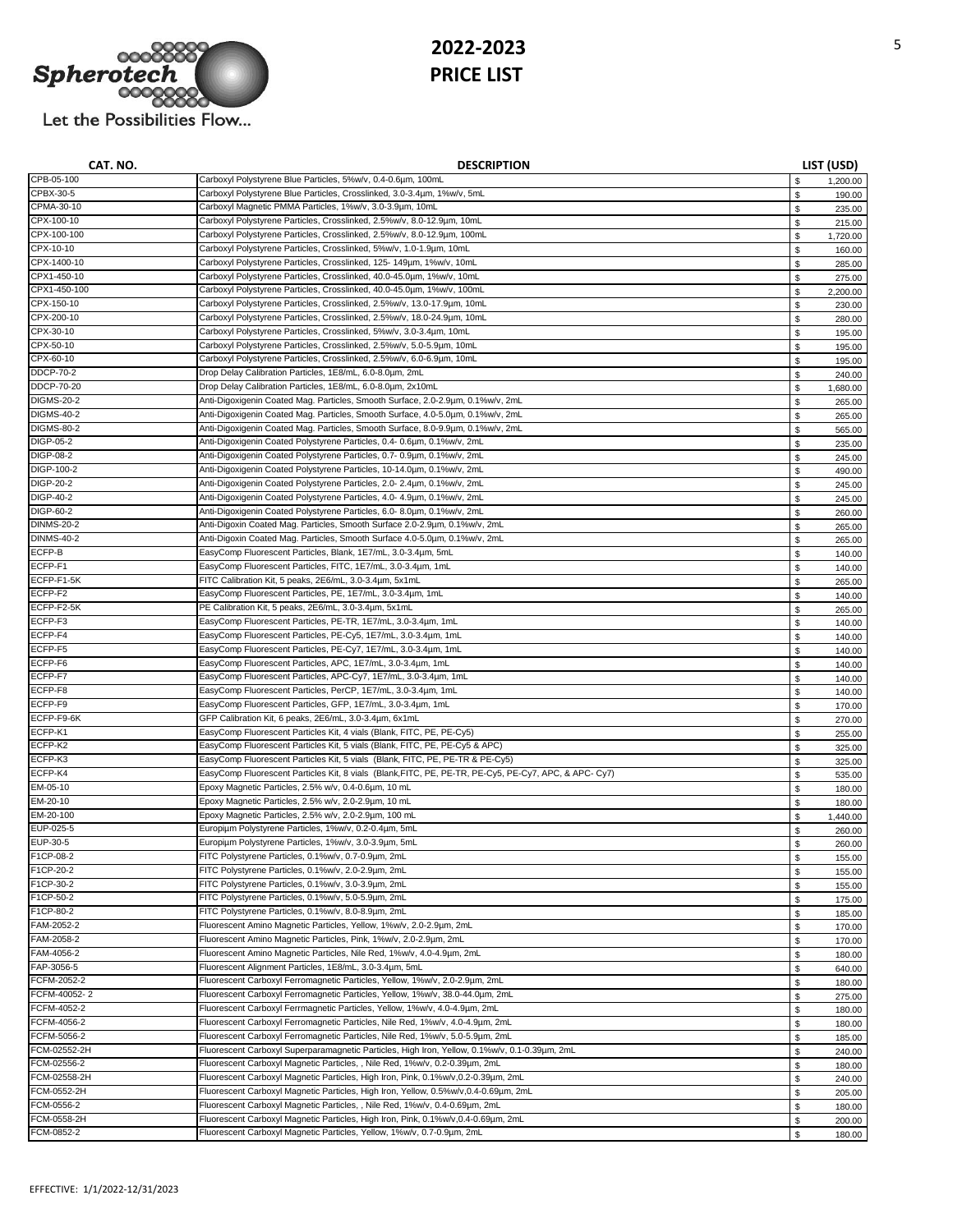| CAT. NO.<br><b>DESCRIPTION</b>                                                                                                                                                   | LIST (USD)                 |                  |
|----------------------------------------------------------------------------------------------------------------------------------------------------------------------------------|----------------------------|------------------|
| FCM-0856-2<br>Fluorescent Carboxyl Magnetic Particles, Nile Red, 1%w/v, 0.7-0.9µm, 2mL                                                                                           | \$                         | 180.00           |
| FCM-100052-2<br>Fluorescent Carboxyl Magnetic Particles, Yellow, 1%w/v, 90.0-105.0um, 2mL                                                                                        | \$                         | 285.00           |
| FCM-10052-2<br>Fluorescent Carboxyl Magnetic Particles, Yellow, 1%w/v, 10.0-14.0um, 2mL                                                                                          | \$                         | 235.00           |
| FCM-1045-2<br>Fluorescent Carboxyl Magnetic Particles, Light Yellow, 1%w/v, 1.0-1.4um, 2mL                                                                                       | \$                         | 170.00           |
| FCM-1052-2<br>Fluorescent Carboxyl Magnetic Particles, Yellow, 1%w/v, 1.0-1.4um, 2mL                                                                                             | \$                         | 170.00           |
| FCM-1056-2<br>Fluorescent Carboxyl Magnetic Particles, Nile Red, 1%w/v, 1.0-1.4um, 2mL                                                                                           | \$                         | 170.00           |
| FCM-1058-2<br>Fluorescent Carboxyl Magnetic Particles, Pink, 1%w/v, 1.0-1.4um, 2mL                                                                                               | \$                         | 170.00           |
| FCM-1068-2<br>Fluorescent Carboxyl Magnetic Particles, Blue, 1%w/v, 1.0-1.4um, 2mL                                                                                               | $\mathbb S$                | 170.00           |
| FCM-1070-2<br>Fluorescent Carboxyl Magnetic Particles, Sky Blue, 1%w/v, 1.0-1.4um, 2mL                                                                                           | \$                         | 170.00           |
| FCM-200052-2<br>Fluorescent Carboxyl Magnetic Particles, Yellow, 1%w/v, 180.0-210.0um, 2mL                                                                                       | $\mathbb S$                | 285.00           |
| FCM-20052-2<br>Fluorescent Carboxyl Magnetic Particles, Yellow, 1%w/v, 18.0-24.9um, 2mL                                                                                          | \$                         | 260.00           |
| FCM-2042-2<br>Fluorescent Carboxyl Magnetic Particles, UV/Light Yellow, 1%w/v, 2.0-2.4um, 2mL                                                                                    | \$                         | 175.00           |
| FCM-2052-2<br>Fluorescent Carboxyl Magnetic Particles, Yellow, 1%w/v, 2.0-2.4um, 2mL<br>FCM-2058-2<br>Fluorescent Carboxyl Magnetic Particles, Pink, 1%w/v, 2.0-2.4um, 2mL       | $\mathbb S$                | 170.00           |
| FCM-2062-2<br>Fluorescent Carboxyl Magnetic Particles, Purple, 1%w/v, 2.0-2.4um, 2mL                                                                                             | $\mathbb S$                | 170.00           |
| FCM-2070-2<br>Fluorescent Carboxyl Magnetic Particles, Sky Blue, 1%w/v, 2.0-2.9µm, 2mL                                                                                           | $\mathbb S$<br>$\mathbb S$ | 170.00<br>215.00 |
| FCM-4052-2<br>Fluorescent Carboxyl Magnetic Particles, Yellow, 1%w/v, 4.0-4.9um, 2mL                                                                                             | $\mathbb S$                | 215.00           |
| FCM-4056-2<br>Fluorescent Carboxyl Magnetic Particles, Nile Red, 1%w/v, 4.0-4.9µm, 2mL                                                                                           | $\mathbb S$                | 215.00           |
| FCM-4058-2<br>Fluorescent Carboxyl Magnetic Particles, Pink, 1%w/v, 4.0-5.0um, 2mL                                                                                               | \$                         | 215.00           |
| FCM-50052-2<br>Fluorescent Carboxyl Magnetic Particles, Yellow, 1%w/v, 44.0-52.9um, 2mL                                                                                          | $\mathbb S$                | 285.00           |
| FCM-5052-2<br>Fluorescent Carboxyl Magnetic Particles, Yellow, 1%w/v, 5.0-5.9µm, 2mL                                                                                             | $\mathbb S$                | 220.00           |
| FCM-7041-2<br>Fluorescent Carboxyl Magnetic Particles, UV, 0.1%w/v, 7.0-7.9um, 2mL                                                                                               | $\mathbb S$                | 180.00           |
| FCM-7067-2<br>Fluorescent Carboxyl Magnetic Particles, PAK Blue, 0.1%w/v, 7.0-7.9um, 2mL                                                                                         | $\mathbb S$                | 180.00           |
| FCM-8052-2<br>Fluorescent Carboxyl Magnetic Particles, Yellow, 1%w/v, 8.0-9.9um, 2mL                                                                                             | $\mathbb S$                | 230.00           |
| FCM-8056-2<br>Fluorescent Carboxyl Magnetic Particles, Nile Red, 1%w/v, 8.0-9.9µm, 2mL                                                                                           | \$                         | 230.00           |
| FCM-8058-2<br>Fluorescent Carboxyl Magnetic Particles, Pink, 1%w/v, 8.0-9.9µm, 2mL                                                                                               | \$                         | 230.00           |
| FCP-34800-6K<br>Fluorescent Calibration Particles, 800nm EM, 3.5um (+/- 0.2um), 6 peaks, 10^7/mL, 6x1mL                                                                          | \$                         | 265.00           |
| FH-10040-2<br>Fluorescent Particles, UV, High Intensity, 1%w/v, 10.0-14.0um, 2mL                                                                                                 | \$                         | 215.00           |
| FH-10052-2<br>Fluorescent Particles, Yellow, High Intensity, 1%w/v, 10.0-14.0um, 2mL                                                                                             | \$                         | 215.00           |
| FH-10056-2<br>Fluorescent Particles, Nile Red, High Intensity, 1%w/v, 10.0-14.0um, 2mL                                                                                           | \$                         | 215.00           |
| FH-10062-2<br>Fluorescent Particles, Purple, High Intensity, 1%w/v, 10.0-14.0um, 2mL                                                                                             | \$                         | 215.00           |
| FH-10074-2<br>Fluorescent Particles, CyGreen, High Intensity, 1E7/mL, 10.0-14.0um, 2mL                                                                                           | $\mathbb S$                | 215.00           |
| FH-10078-2<br>Fluorescent Particles, Jade Green, High Intensity, 1E7/mL, 10.0-14.0um, 2mL                                                                                        | $\mathbb S$                | 215.00           |
| FH-1056-2<br>Fluorescent Particles, Nile Red, High Intensity, 1%w/v, 1.0-1.4um., 2mL                                                                                             | $\mathbb S$                | 150.00           |
| FH-15062-2<br>Fluorescent Purple Particles, High Intensity, 1%w/v, 15.0-19.0um, 2mL                                                                                              | $\mathbb S$                | 240.00           |
| FH-2040-2<br>Fluorescent Particles, UV, High Intensity, 1%w/v, 1.7-2.2um, 2mL<br>FH-2045-2<br>Fluorescent Particles, Light Yellow, High Intensity, 1%w/v, 1.7-2.2um, 2mL         | $\mathbb S$                | 150.00           |
| FH-2052-2<br>Fluorescent Particles, Yellow, High Intensity, 1%w/v, 1.7-2.2um, 2mL                                                                                                | \$                         | 150.00           |
| FH-2056-2<br>Fluorescent Particles, Nile Red, High Intensity, 1%w/v, 1.7-2.2um, 2mL                                                                                              | $\mathbb S$<br>$\mathbb S$ | 150.00<br>150.00 |
| FH-2060-2<br>Fluorescent Particles, Purple/Yellow, High Intensity, 1%w/v, 1.7-2.2um, 2mL                                                                                         | $\mathbb S$                | 175.00           |
| FH-2062-2<br>Fluorescent Particles, Purple, High Intensity, 1%w/v, 1.7-2.2um, 2mL                                                                                                | $\mathbb S$                | 150.00           |
| FH-2070-2<br>Fluorescent Particles, Sky Blue, High Intensity, 0.2%w/v, 1.7-2.2um, 2mL                                                                                            | $\mathbb S$                | 150.00           |
| FH-3056-2<br>Fluorescent Particles, Nile red, High Intensity, 1%w/v, 2.5-4.5um, 2mL                                                                                              | $\mathbb S$                | 155.00           |
| FH-5056-2<br>Fluorescent Particles, Nile Red, High Intensity, 1%w/v, 5.0-7.9um, 2mL                                                                                              | \$                         | 155.00           |
| FL-0845-2<br>Fluorescent Particles, Light Yellow, Low Intensity, 1%w/v, 0.7-0.9um, 2mL                                                                                           | \$                         | 190.00           |
| FL-0852-2<br>Fluorescent Particles, Yellow, Low Intensity, 1%w/v, 0.7-0.9um, 2mL                                                                                                 | $\mathbb S$                | 145.00           |
| FL-10056-2<br>Fluorescent Particles, Nile Red, Low Intensity, 1%w/v, 10.0-14.0um, 2mL                                                                                            | $\mathbb S$                | 215.00           |
| FL-10078-2<br>Fluorescent Particles, Jade Green, Low Intensity, 1E7/mL, 10.0-14.0um, 2mL                                                                                         | $\mathbb S$                | 215.00           |
| FL-2040-2<br>Fluorescent Particles, UV, Low Intensity, 1%w/v, 1.7-2.2um, 2mL                                                                                                     | $\mathbb S$                | 150.00           |
| FL-2045-2<br>Fluorescent Particles, Light Yellow, Low Intensity, 1%w/v, 1.7-2.2um, 2mL                                                                                           | - \$                       | 150.00           |
| FL-2052-2<br>Fluorescent Particles, Yellow, Low Intensity, 1%w/v, 1.7-2.2um, 2mL                                                                                                 | \$                         | 150.00           |
| FL-2056-2<br>Fluorescent Particles, Nile Red, Low Intensity, 1%w/v, 1.7-2.2um, 2mL                                                                                               | \$                         | 150.00           |
| FL-2060-2<br>Fluorescent Particles, Purple/Yellow, Low Intensity, 1%w/v, 1.7-2.2um, 2mL                                                                                          | \$                         | 175.00           |
| FL-2062-2<br>Fluorescent Particles, Purple, Low Intensity, 1%w/v, 1.7-2.2um, 2mL                                                                                                 | \$                         | 150.00           |
| FL-2068-2<br>Fluorescent Particles, Blue, Low Intensity, 1%w/v, 1.7-2.2um, 2mL                                                                                                   | \$                         | 150.00           |
| FL-3068-2<br>Fluorescent Particles, Blue, Low Intensity, 1%w/v, 2.5-4.5um, 2mL                                                                                                   | \$                         | 155.00           |
| FL-4070-2<br>Fluorescent Particles, Sky Blue, Low Intensity, 1%w/v, 3.6-4.5um, 2mL                                                                                               | \$                         | 155.00           |
| FL-6056-2<br>Fluorescent Particles, Nile Red, Low Intensity, 1%w/v, 5.0-7.9um, 2mL                                                                                               | \$                         | 175.00           |
| FL-6068-2<br>Fluorescent Particles, Blue, Low Intensity, 1%w/v, 6.0-8.0um, 2mL                                                                                                   | $\mathbb S$                | 175.00           |
| <b>FMFc-25-5</b><br>Gt anti-Ms IgG (Fc) Ferromagnetic Particles, 1%w/v, 2.0-2.9µm, 5mL<br>Gt anti-Ms IgG (Fc) Ferromagnetic Particles, 1%w/v, 4.0-4.9µm, 5mL<br><b>FMFc-40-5</b> | \$                         | 275.00           |
| FMJ-1000<br>FlexiMag Magnetic Separator, Jr.                                                                                                                                     | $\mathbb S$                | 275.00           |
| Gt anti-Ms IgG (H&L) Coated Magnetic, High Iron, Yellow, 0.1%w/v, 0.4-0.69µm, 2mL<br>FMM-0552-2H                                                                                 | $\mathbb S$                | 315.00           |
| FMMFc-2058-5<br>Gt anti-Ms IgG (Fc) Fluorescent Magnetic Particles, Pink, 0.1%w/v, 2.0-2.4um, 5mL                                                                                | $\mathbb S$<br>$\mathbb S$ | 220.00           |
| FMS-1000<br>FlexiMag Magnetic Separator                                                                                                                                          | $\mathbb S$                | 250.00           |
| <b>FMXA-40-5</b><br>Gt anti-Ms IgG (H&L), Cross-adsorbed, Ferromagnetic Particles, 1%w/v, 4.0-4.9µm, 5mL                                                                         | $\mathbb S$                | 440.00<br>275.00 |
| FP-00552-2<br>Fluorescent Particles, Yellow, 1%w/v, 0.04-0.09µm, 2mL                                                                                                             | \$                         | 140.00           |
| FP-00556-2<br>Fluorescent Particles, Nile Red, 1%w/v, 0.04-0.06um, 2mL                                                                                                           |                            | 140.00           |
|                                                                                                                                                                                  |                            |                  |
| FP-00558-2<br>Fluorescent Particles, Pink, 1%w/v, 0.04-0.09µm, 2mL                                                                                                               | $\mathbb S$<br>\$          | 140.00           |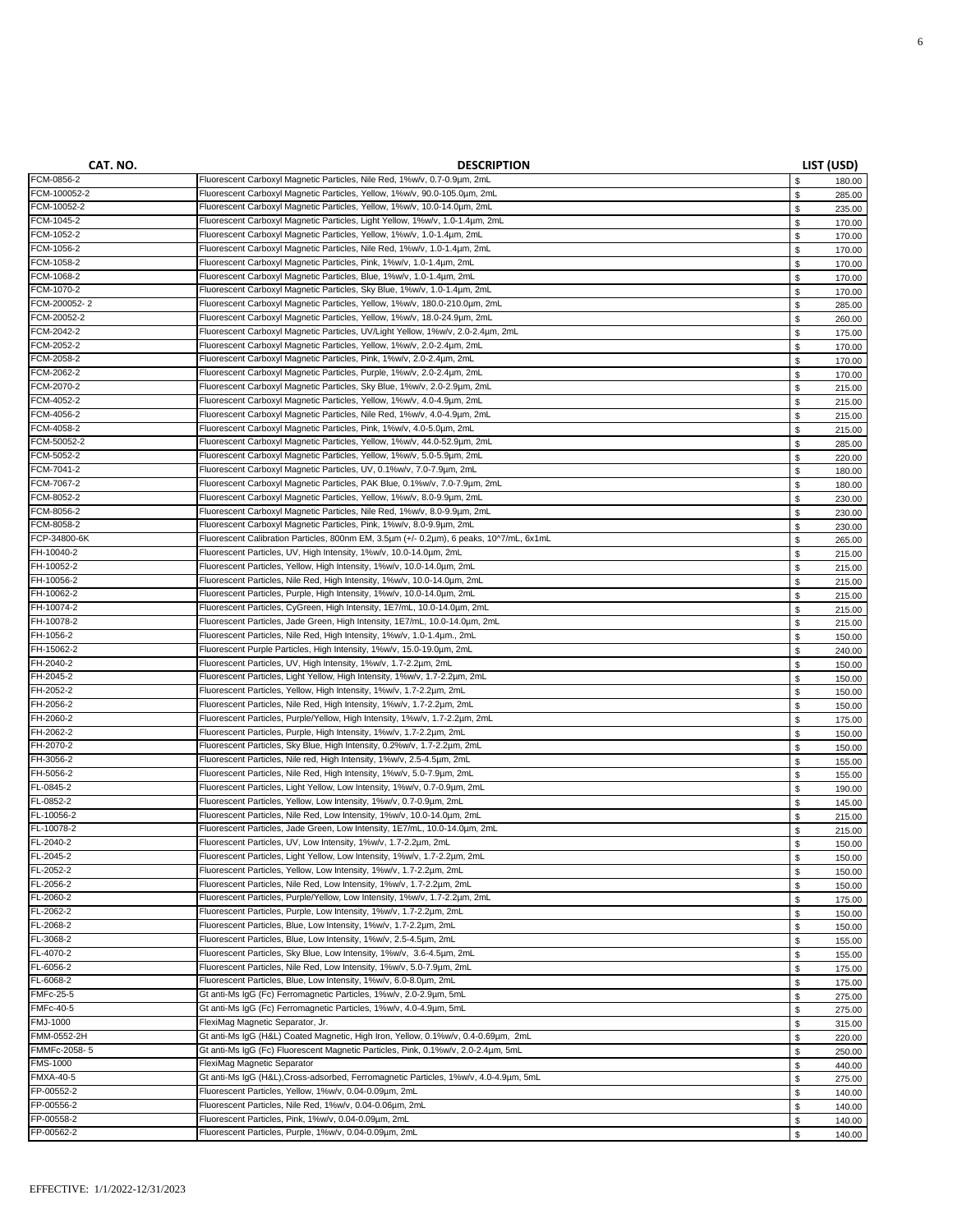

| CAT. NO.   | <b>DESCRIPTION</b>                                                              |              | LIST (USD) |
|------------|---------------------------------------------------------------------------------|--------------|------------|
| FP-00570-2 | Fluorescent Particles, Sky Blue, 0.25%w/v, 0.04-0.09µm, 2mL                     | \$           | 140.00     |
| FP-0245-2  | Fluorescent Particles, Light Yellow, 1%w/v, 0.1-0.3um, 2mL                      | $\mathbb S$  | 140.00     |
| FP-0252-2  | Fluorescent Particles, Yellow, 1%w/v, 0.1-0.3um, 2mL                            | \$           | 140.00     |
| FP-0256-2  | Fluorescent Particles, Nile Red, 1%w/v, 0.1-0.3um, 2mL                          | \$           | 140.00     |
| FP-0257-2  | Fluorescent Particles, Multiple Fluorophore, 0.2%w/v, 0.1-0.3um, 2mL            | \$           | 155.00     |
| FP-0262-2  | Fluorescent Particles, Purple, 1%w/v, 0.1-0.3um, 2mL                            | \$           | 140.00     |
| FP-0270-2  | Fluorescent Particles, Sky Blue, 0.25%w/v, 0.1-0.3µm, 2mL                       | \$           | 140.00     |
| FP-0545-2  | Fluorescent Particles, Light Yellow, 1%w/v, 0.4-0.6um, 2mL                      | \$           | 140.00     |
| FP-0552-2  | Fluorescent Particles, Yellow, 1%w/v, 0.4-0.6µm, 2mL                            | \$           | 140.00     |
| FP-0556-2  | Fluorescent Particles, Nile Red, 1%w/v, 0.4-0.6um, 2mL                          | \$           | 140.00     |
| FP-0557-2  | Fluorescent Particles, Multiple Fluorophore, 0.2%w/v, 0.4-0.6um, 2mL            | \$           | 155.00     |
| FP-0558-2  | Fluorescent Particles, Pink, 1%w/v, 0.4-0.6um, 2mL                              | \$           | 140.00     |
| FP-0562-2  | Fluorescent Particles, Purple, 1%w/v, 0.4-0.6um, 2mL                            | \$           | 140.00     |
| FP-0570-2  | Fluorescent Particles, Sky Blue, 1%w/v, 0.4-0.6um, 2mL                          | \$           | 140.00     |
| FP-0842-2  | Fluorescent Particles, UV/Light Yellow, 1%w/v, 0.7-0.9µm, 2mL                   | \$           | 145.00     |
| FP-0845-2  | Fluorescent Particles, Light Yellow, 1%w/v, 0.7-0.9um, 2mL                      | $\mathbb{S}$ | 145.00     |
| FP-0852-2  | Fluorescent Particles, Yellow, 1%w/v, 0.7-0.9µm, 2mL                            | \$           | 145.00     |
| FP-0856-2  | Fluorescent Particles, Nile Red, 1%w/v, 0.7-0.9µm, 2mL                          | \$           |            |
| FP-0857-2  | Fluorescent Particles, Multiple Fluorophore, 0.2%w/v, 0.7-0.9µm, 2mL            |              | 145.00     |
| FP-0858-2  | Fluorescent Particles, Pink, 1%w/v, 0.7-0.9µm, 2mL                              | \$           | 160.00     |
| FP-0862-2  |                                                                                 | \$           | 145.00     |
| FP-0868-2  | Fluorescent Particles, Purple, 1%w/v, 0.7-0.9µm, 2mL                            | \$           | 145.00     |
|            | Fluorescent Particles, Blue, 1%w/v, 0.7-0.9µm, 2mL                              | \$           | 145.00     |
| FP-0870-2  | Fluorescent Particles, Sky Blue, 1%w/v, 0.7-0.9µm, 2mL                          | \$           | 145.00     |
| FP-0878-2  | Fluorescent Particles, Jade Green, 1%w/v, 0.7-0.9µm, 2mL                        | \$           | 145.00     |
| FP-10040-2 | Fluorescent Particles, UV, 1%w/v, 10.0-14.0um, 2mL                              | \$           | 215.00     |
| FP-10045-2 | Fluorescent Particles, Light Yellow, 1%w/v, 10.0-14.0um, 2mL                    | \$           | 215.00     |
| FP-10052-2 | Fluorescent Particles, Yellow, 1%w/v, 10.0-14.0um, 2mL                          | $\mathbb S$  | 215.00     |
| FP-10056-2 | Fluorescent Particles, Nile Red, 1%w/v, 10.0-14.0um, 2mL                        | \$           | 215.00     |
| FP-10058-2 | Fluorescent Particles, Pink, 1%w/v, 10.0-14.0um, 2mL                            | \$           | 215.00     |
| FP-10062-2 | Fluorescent Particles, Purple, 1%w/v, 10.0-14.0um, 2mL                          | \$           | 215.00     |
| FP-10066-2 | Fluorescent Particles, CyBlue, 1E7/mL, 8.1-12.0um, 2mL                          | \$           | 215.00     |
| FP-10067-2 | Fluorescent Particles, PAK Blue, 1E7/mL, 10.0-14.0um, 2mL                       | \$           | 215.00     |
| FP-10070-2 | Fluorescent Particles, Sky Blue, 0.2%w/v, 10.0-14.0um, 2mL                      | \$           | 215.00     |
| FP-10074-2 | Fluorescent Particles, CyGreen, 1E7/mL, 10.0-14.0um, 2mL                        | \$           | 215.00     |
| FP-10078-2 | Fluorescent Particles, Jade Green, 1E7/mL, 10.0-14.0um, 2mL                     | \$           | 215.00     |
| FP-15040-2 | Fluorescent UV Particles, 1%w/v, 15.0-19.0um, 2mL                               | \$           | 240.00     |
| FP-15045-2 | Fluorescent Light Yellow Particles, 1%w/v, 15.0-19.0um, 2mL                     | \$           | 240.00     |
| FP-15052-2 | Fluorescent Particles, Yellow, 1%w/v, 15.0-19.0µm, 2mL                          | \$           | 240.00     |
| FP-15056-2 | Fluorescent Particles, Nile Red, 1%w/v, 15.0-19.0um, 2mL                        | \$           | 240.00     |
| FP-15062-2 | Fluorescent Particles, Purple, 1%w/v, 15.0-19.0um, 2mL                          | \$           | 240.00     |
| FP-15066-2 | Fluorescent Particles, CyBlue, 1E7/mL, 15.0-19.0um, 2mL                         | \$           | 240.00     |
| FP-15067-2 | Fluorescent PAK Blue Particles, 1%w/v, 15.0-19.0um, 2mL                         | \$           | 240.00     |
| FP-15070-2 | Fluorescent Particles, Sky Blue, 0.2%w/v, 15.0-19.0um, 2mL                      | \$           | 240.00     |
| FP-1552-2  | Fluorescent Particles, Yellow, 1%w/v, 1.0-1.9µm, 2mL                            | \$           | 160.00     |
| FP-20052-5 | Fluorescent Particles, Yellow, 1%w/v, 18.0-24.9µm, 5mL                          | \$           | 240.00     |
| FP-20056-5 | Fluorescent Particles, Nile Red, 1%w/v, 18.0-24.9um, 5mL                        | \$           | 240.00     |
| FP-2042-2  | Fluorescent Particles, UV/Light Yellow, 1%w/v, 1.7-2.2um, 2mL                   | \$           | 175.00     |
| FP-2045-2  | Fluorescent Particles, Light Yellow, Mid-level Intensity, 1%w/v, 1.7-2.2um, 2mL | \$           | 150.00     |
| FP-2056-2  | Fluorescent Particles, Nile Red, 1%w/v, 1.7-2.2um, 2mL                          | \$           |            |
| FP-2057-2  | Fluorescent Particles, Multiple Fluorophore, 0.2%w/v, 1.7-2.2um, 2mL            |              | 150.00     |
| FP-2058-2  | Fluorescent Particles, Pink, Mid-level Intensity, 1%w/v, 1.7-2.2um, 2mL         |              | 155.00     |
| FP-2060-2  | Fluorescent Particles, Purple/Yellow, 1%w/v, 1.7-2.2um, 2mL                     | \$           | 150.00     |
|            |                                                                                 | \$           | 175.00     |
| FP-2062-2  | Fluorescent Particles, Purple, Mid-level Intensity, 1%w/v, 1.7-2.4um, 2mL       | \$           | 150.00     |
| FP-2065-2  | Fluorescent Particles, Nile Blue, 1%w/v, 1.7-2.2um, 2mL                         | \$           | 150.00     |
| FP-2068-2  | Fluorescent Particles, Blue, 1%w/v, 1.7-2.2um, 2mL                              | \$           | 150.00     |
| FP-2070-2  | Fluorescent Particles, Sky Blue, 1%w/v, 1.7-2.2um, 2mL                          | \$           | 150.00     |
| FP-30052-5 | Fluorescent Particles, Yellow, 1%w/v, 25.0-35.0um, 5mL                          | \$           | 240.00     |
| FP-30056-5 | Fluorescent Particles, Nile Red, 1%w/v, 25.0-35.0um, 5mL                        | \$           | 240.00     |
| FP-30062-5 | Fluorescent Particles, Purple, 1%w/v, 25.0-35.0um, 5mL                          | \$           | 240.00     |
| FP-3042-2  | Fluorescent Particles, UV/Light Yellow, 1%w/v, 2.5-5.0um, 2mL                   | \$           | 175.00     |
| FP-3045-5  | Fluorescent Particle, 420nm EM, 1E7/mL, 3.0-3.9um, 5mL                          | \$           | 210.00     |
| FP-3052-2  | Fluorescent Particles, Yellow, 1%w/v, 2.5-4.5um, 2mL                            | \$           | 155.00     |
| FP-3055-2  | Fluorescent Particles, Pink/Yellow, 1%w/v, 2.5-5.0um, 2mL                       | \$           | 175.00     |
| FP-3056-2  | Fluorescent Particles, Nile Red, 1%w/v, 2.5-3.6um, 2mL                          | \$           | 155.00     |
| FP-3057-2  | Fluorescent Particles, Multiple Fluorophore, 0.2%w/v, 2.5-5.0um, 2mL            | \$           | 155.00     |
| FP-3058-2  | Fluorescent Particles, Pink, 1%w/v, 2.5-3.4um, 2mL                              | \$           | 155.00     |
| FP-3065-2  | Fluorescent Particles, Nile Blue, 1%w/v, 2.5-4.5µm, 2mL                         | \$           | 155.00     |
| FP-3066-2  | Fluorescent Particles, Nile Red/Blue, 1%w/v, 2.5-4.5um, 2mL                     | \$           | 175.00     |
| FP-3068-2  | Fluorescent Particles, Blue, 1%w/v, 2.5-4.5um, 2mL                              | \$           | 155.00     |
| FP-3069-2  | Fluorescent Particles, Ocean Blue, 1%w/v, 2.5-4.5um, 2mL                        | \$           | 155.00     |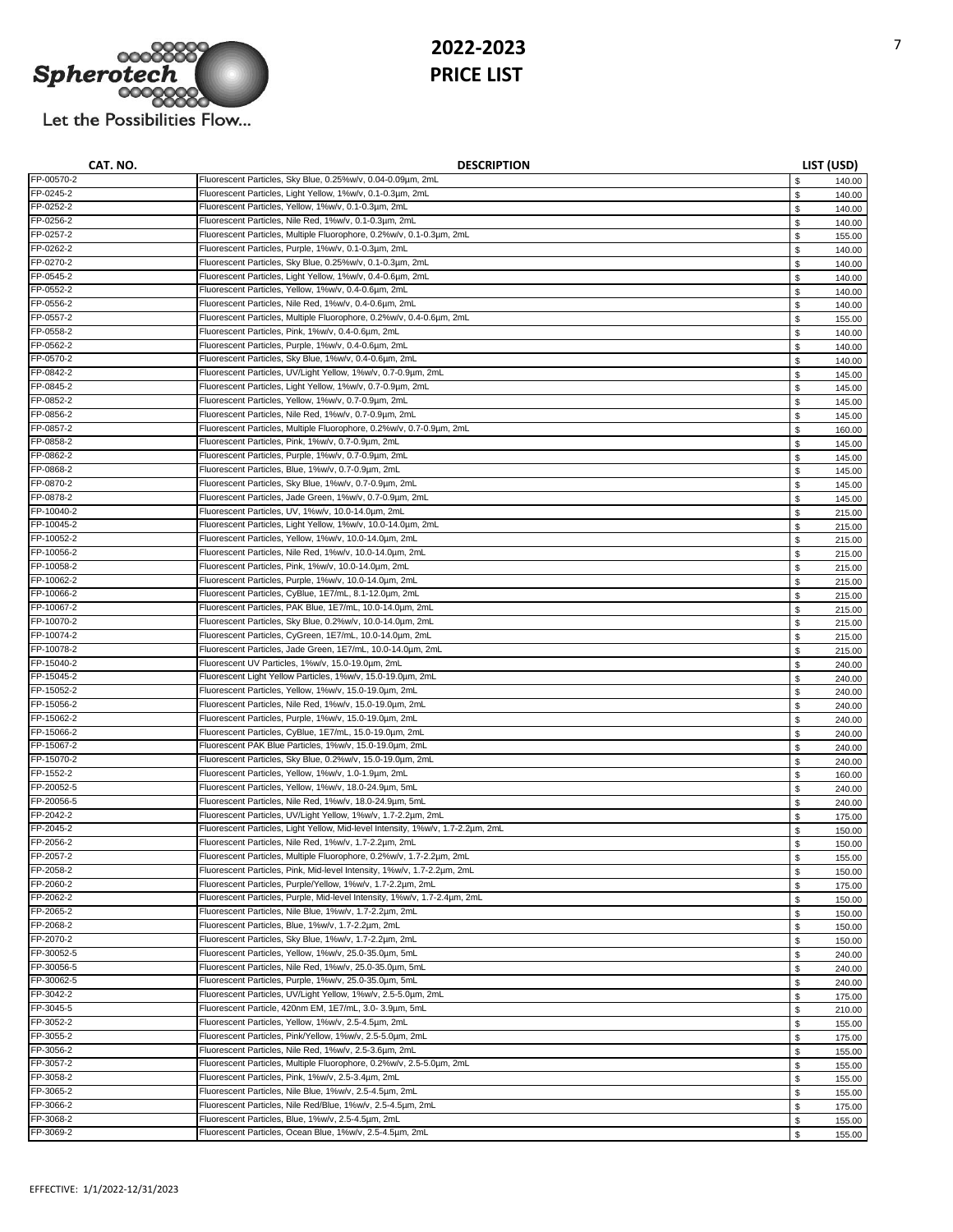| CAT. NO.          | <b>DESCRIPTION</b>                                                                                                            |             | LIST (USD) |
|-------------------|-------------------------------------------------------------------------------------------------------------------------------|-------------|------------|
| FP-3070-2         | Fluorescent Particles, Sky Blue, 1%w/v, 2.5-4.5um, 2mL                                                                        | \$          | 155.00     |
| FP-3074-2         | Fluorescent Particles, CyGreen, Flow Cytometry Grade, 1E7/mL, 2.8-3.4um, 2mL                                                  | \$          | 175.00     |
| FP-3078-2         | Fluorescent Particles, Jade Green, Flow Cytometry Grade, 1E7/mL, 2.8-3.4um, 2mL                                               | \$          | 160.00     |
| FP-3079-2         | Fluorescent Particles, Aqua Green, Flow Cytometry Grade, 1E7/mL, 3.0-3.4um, 2mL                                               | \$          | 160.00     |
| FP-4052-2         | Fluorescent Particles, Yellow, 1%w/v, 2.5-4.5um, 2mL                                                                          | \$          | 155.00     |
| FP-4056-2         | Fluorescent Particles, Nile Red, 1%w/v, 3.6-4.5um, 2mL                                                                        | \$          | 155.00     |
| FP-4058-2         | Fluorescent Particles, Pink, 1%w/v, 2.5-4.5um, 2mL                                                                            | \$          | 155.00     |
| FP-4060-2         | Fluorescent Particles, Purple/Yellow, 1%w/v, 2.5-5.0um, 2mL                                                                   | \$          | 175.00     |
| FP-4062-2         | Fluorescent Particles, Purple, 1%w/v, 2.5-4.5um, 2mL                                                                          | \$          | 155.00     |
| FP-4070-2         | Fluorescent Particles, Sky blue, 0.2%w/v, 2.5-4.5um, 2mL                                                                      | \$          | 155.00     |
| FP-5056-10        | Fluorescent Particles, Nile Red, 1%w/v, 5.0-7.9µm, 10mL                                                                       | \$          | 690.00     |
| FP-5066-2         | Fluorescent Particles, Nile Red/Blue, 1%w/v, 4.6-5.9µm, 2mL                                                                   | \$          | 175.00     |
| FP-5074-2         | Fluorescent Particles, CyGreen, Flow Cytometry Grade, 1E7/mL, 5.0-5.9µm, 2mL                                                  | \$          | 160.00     |
| FP-5078-2         | Fluorescent Particles, Jade Green, Flow Cytometry Grade, 1E7/mL, 5.0-5.9µm, 2mL                                               | \$          | 160.00     |
| FP5-100070-5      | Fluorescent Particles, Sky Blue, 5%w/v, 90-105um, 5mL                                                                         | \$          | 610.00     |
| FP5-80070-5       | Fluorescent Particles, Sky Blue, 5%w/v, 70-89µm, 5mL                                                                          | \$          | 610.00     |
| FP-6052-2         | Fluorescent Particles, Yellow, 1%w/v, 5.0-7.9µm, 2mL                                                                          | \$          | 175.00     |
| FP-6056-2         | Fluorescent Particles, Nile Red, 1%w/v, 5.0-7.9µm, 2mL                                                                        | \$          | 175.00     |
| FP-6057-2         | Fluorescent Particles, Multiple Fluorophore, 0.2%w/v, 6.0-7.9µm, 2mL                                                          | \$          | 175.00     |
| FP-6058-2         | Fluorescent Particles, Pink, 1%w/v, 6.0-8.0um, 2mL                                                                            | \$          | 175.00     |
| FP-6069-2         | Fluorescent Particles, Ocean Blue, 0.2%w/v, 5.0-7.9µm, 2mL                                                                    | \$          | 175.00     |
| FP-7052-2         | Fluorescent Particles, Yellow, 1%w/v, 7.0-7.9µm, 2mL                                                                          | \$          | 175.00     |
| FP-7070-2         | Fluorescent Particles, Sky Blue, 0.25%w/v, 7.0-8.9µm, 2mL                                                                     | \$          | 175.00     |
| FPAM-100052-4     | Protein A Fluorescent Magnetic Particles, Yellow, 0.1%w/v, 90-105um, 4mL                                                      | $\mathbb S$ | 320.00     |
| FPAM-200052-4     | Protein A Fluorescent Magnetic Particles, Yellow, 0.1%w/v, 180-210um, 4mL                                                     | \$          | 320.00     |
| FPM-2070-2        | Fluorescent Polystyrene Magnetic Particles, Sky Blue, 1%w/v, 2.0-2.9um, 2mL                                                   | \$          | 215.00     |
| FPM-4056-2        | Fluorescent Polystyrene Magnetic Particles, Nile Red, 1%w/v, 4.0-4.9um, 2mL                                                   | \$          | 215.00     |
| FPM-5041-2        | Fluorescent Polystyrene Magnetic Particles, UV, 0.1%w/v, 5.0-5.9um, 2mL                                                       | \$          | 175.00     |
| FPMA-0256-2       | Fluorescent PMMA Particles, Nile Red, 0.2%w/v, 0.1-0.3µm, 2mL                                                                 | \$          | 150.00     |
| FPMA-0261-2       | Fluorescent PMMA Particles, Yellow/Purple/Sky Blue, 0.2%w/v, 0.1-0.3um, 2mL                                                   | \$          | 185.00     |
| FPMA-40052-5      | Fluorescent PMMA Particles, Yellow, 1%w/v, 38.0-44.0um, 5mL                                                                   | \$          | 245.00     |
| FPMA-40056-5      | Fluorescent PMMA Particles, Nile Red, 1%w/v, 38.0-44.0um, 5mL                                                                 | \$          | 245.00     |
| FPMA-40062-5      | Fluorescent PMMA Particles, Purple, 1%w/v, 38.0-44.0um, 5mL                                                                   | \$          | 245.00     |
| FPMA-50056-5      | Fluorescent PMMA Particles, Nile Red, 1%w/v, 45.0-52.0um, 5mL                                                                 | \$          | 245.00     |
| FPMA-60062-5      | Fluorescent PMMA Particles, Purple, 1%w/v, 53.0-62.0um, 5mL                                                                   | \$          | 245.00     |
| FPMAS-30M9        | Fluorescent PMMA Particle Slide, UV, Light Yellow, Yellow, Nile Red, Pink, Purple, Cy Blue, Sky Blue, & Jade Green, 3.0-3.9um | \$          | 260.00     |
| FPS-10040         | Fluorescent Particle Slide, UV, 10.0-14.0um                                                                                   | \$          | 135.00     |
| FPS-10052         | Fluorescent Particle Slide, Yellow, 10.0-14.0um                                                                               | \$          | 135.00     |
| FPS-10056         | Fluorescent Particle Slide, Nile Red, 10.0-14.0um                                                                             | \$          | 135.00     |
| FPS-10057         | Fluorescent Particle Slide, Rainbow, 10.0-14.0um                                                                              | \$          | 135.00     |
| FPS-10070         | Fluorescent Particle Slide, Sky Blue, 10.0-14.0um                                                                             | \$          | 135.00     |
| FPS-100M4         | Fluorescent Particle Slide, UV, Yellow, Nile Red, and Blue, 10.0-14.0um                                                       | \$          | 250.00     |
| <b>FPS-100M4B</b> | Fluorescent Particle Slide, UV, Yellow, Nile Red, & Purple, 10.0-14.0um                                                       | \$          | 250.00     |
| FPS-1057-UR       | Fluorescent Particle Slide, Ultra Rainbow, 1.0-1.4um                                                                          | \$          | 135.00     |
| FPS-15057         | Fluorescent Particle Slide, Rainbow, 13.0-17.9um                                                                              | \$          | 135.00     |
| FPS-15057-4       | Fluorescent Particle Slide, Rainbow, 4 Intensities, 13.0-17.9um                                                               | \$          | 135.00     |
| FPS-15057-L5      | Fluorescent Particle Slide, Rainbow, Level 5 Intensity, 13.0-17.9um                                                           | \$          | 135.00     |
| FPS-3057-5LG      | Fluorescent Particle Slide, Rainbow, 5 Intensities in Individual Wells, Log Scale, 3.0-3.4um                                  | \$          | 245.00     |
| FPS-3057-5        | Fluorescent Particle Slide, Rainbow, Linear Scale, 5 Intensities, 3.0-3.4um                                                   | \$          | 135.00     |
| FPS-3057-5LN      | Fluorescent Particle Slide, Rainbow, 5 Intensities in Individual Wells, Linear Scale, 3.0-3.4µm                               | \$          | 245.00     |
| FPS-3057-6        | Fluorescent Particle Slide, Rainbow, 6 Intensities, Log Scale, 3.0-3.4um                                                      | \$          | 135.00     |
| FPS-5052          | Fluorescent Particle Slide, Yellow, 5.0-5.9um                                                                                 | \$          | 135.00     |
| FPS-5056          | Fluorescent Particle Slide, Nile Red, 5.0-5.9um                                                                               | \$          | 135.00     |
| FPS-5057          | Fluorescent Particle Slide, Rainbow, 5.0-5.9um                                                                                | \$          | 135.00     |
| FPS-5057-UR5      | Fluorescent Particle Slide, Ultra Rainbow, 5 intensities, 5.0-5.9um                                                           | \$          | 145.00     |
| FPS-5057-UR       | Fluorescent Particle Slide, Ultra Rainbow, 5.0-5.9µm                                                                          | \$          | 145.00     |
| FPS-5070          | Fluorescent Particle Slide, Sky Blue, 5.0-5.9µm                                                                               | \$          | 135.00     |
| FPS-6057-3        | Fluorescent Particle Slide, Rainbow, 3 Intensities, 6.0-6.4um                                                                 | \$          | 135.00     |
| FPS-M57-6         | Fluorescent Particle Slide, Rainbow, 6 Sizes, 0.5-15.0um                                                                      | \$          | 135.00     |
| FSVM-02552-2H     | Fluorescent Streptavidin Magnetic Particles, High Iron, Yellow, 0.1%w/v,0.2-0.39µm, 2mL                                       | \$          | 275.00     |
| FSVM-02556-2      | Streptavidin Fluorescent Magnetic Particles, Nile Red, 0.1%w/v, 0.2-0.39µm, 2mL                                               | \$          | 275.00     |
| FSVM-0552-2H      | Fluorescent Streptavidin Magnetic Particles, High Iron, Yellow, 0.1%w/v,0.4-0.69µm, 2mL                                       | \$          | 275.00     |
| FSVM-1058-2       | Streptavidin Fluorescent Magnetic Particles, Pink, 0.1%w/v, 1.0-1.4um, 2mL                                                    | $\mathbb S$ | 265.00     |
| FSVM-2042-2       | Streptavidin Fluorescent Magnetic Particles, UV/Light Yellow, 0.1%w/v, 2.0-2.9µm, 2mL                                         | \$          | 265.00     |
| FSVM-2058-2       | Streptavidin Fluorescent Magnetic Particles, Pink, 0.1%w/v, 2.0-2.9µm, 2mL                                                    | \$          | 265.00     |
| FSVM-2070-2       | Streptavidin Fluorescent Magnetic Particles, Sky Blue, 0.1%w/v, 2.0-2.9µm, 2mL                                                | \$          | 265.00     |
| FSVM-8052-2       | Streptavidin Fluorescent Magnetic Particles, Yellow, 0.1%w/v, 8.0-9.9µm, 2mL                                                  | \$          | 280.00     |
| FSVM-8058-2       | Streptavidin Fluorescent Magnetic Particles, Pink, 0.1%w/v, 8.0-9.9µm, 2mL                                                    | \$          | 280.00     |
| GLM-300-10        | Aldehyde Magnetic Particles, 1% w/v, 25-37um, 10 mL                                                                           | \$          | 365.00     |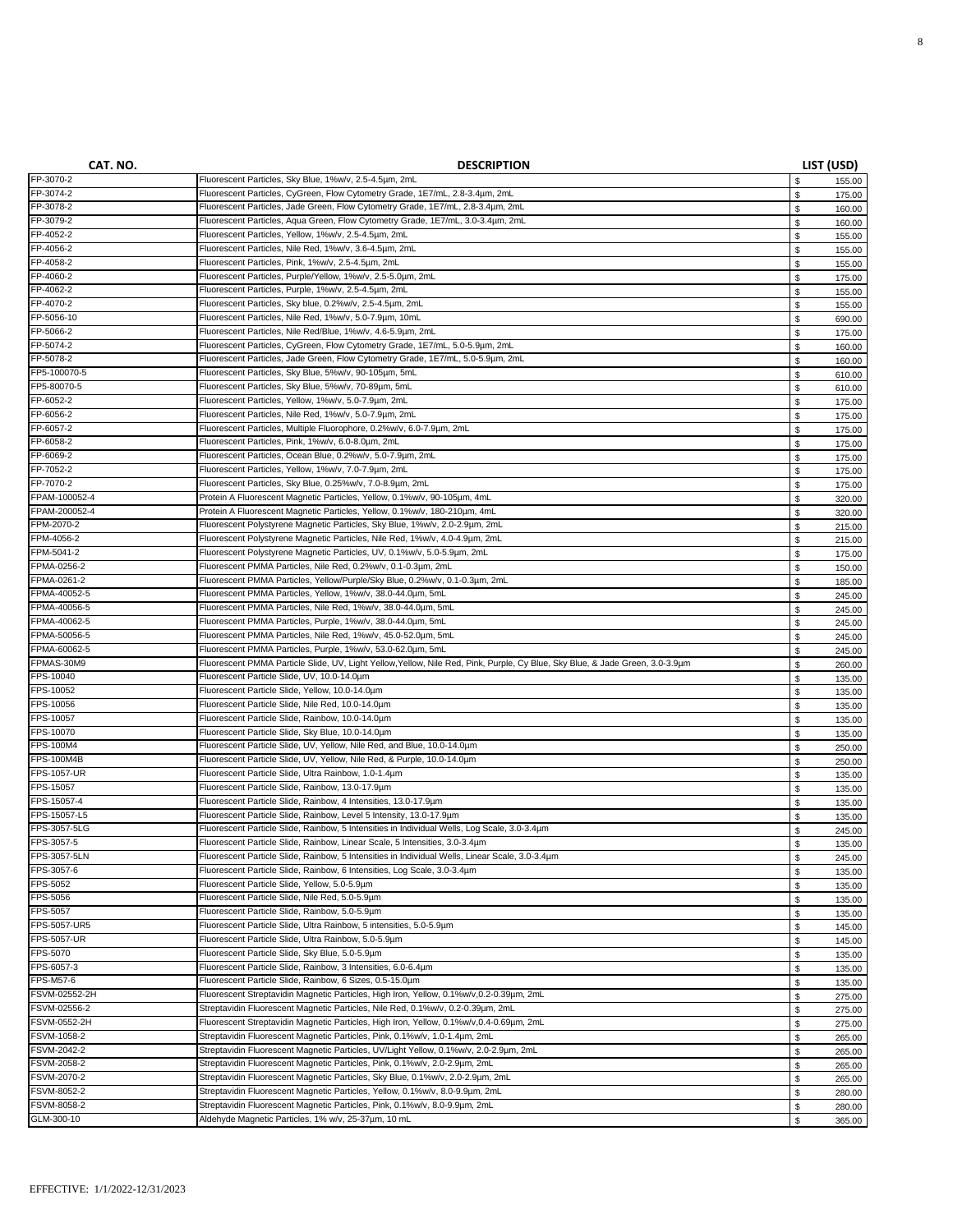

| CAT. NO.                   | <b>DESCRIPTION</b>                                                                                                                                         |                   | LIST (USD)       |
|----------------------------|------------------------------------------------------------------------------------------------------------------------------------------------------------|-------------------|------------------|
| GMXA-40-10                 | Donkey anti-Gt IgG (H&L), Magnetic Particles, Crossadsorbed with Ck, GP, Sy, Hms, Hrs, Hu, Ms, Rb, Rat Sr Protein, 1%w/v, 4.0-5.0um, 10mL                  | \$                | 275.00           |
| GPXA-60-5                  | Donkey anti-Gt IgG (H&L) Polystyrene Particles, Cross adsorbed with Ck, GP, Sy, Hms, Hrs, Hu, Ms, Rb, Rat Sr Protein, 0.5%w/v, 6.0-8.0um, 5mL              | \$                | 245.00           |
| GSHFP-10067-2              | Glutathione Fluorescent Polystyrene Particles, PAK Blue, 1E7/mL, 10.0-14.0um, 2mL                                                                          | $\mathbb S$       | 250.00           |
| GSHMS-30-10                | Glutathione Coated Magnetic Particles, Smooth Surface, 3.2 +/- 0.32um, 1%w/v, 10mL                                                                         | $\mathbb S$       | 270.00           |
| GSHP-20-5                  | Glutathione Polystyrene Particles, 0.5%w/v, 2.0-2.9µm, 5mL                                                                                                 | $\mathbb S$       | 245.00           |
| GSHP-40-5                  | Glutathione Polystyrene Particles, 0.5%w/v, 4.0-4.9µm, 5mL                                                                                                 | \$                | 245.00           |
| GSHP-60-5                  | Glutathione Polystyrene Particles, 0.5%w/v, 6.0-8.0um, 5mL                                                                                                 | \$                | 245.00           |
| HFP-0852-5                 | Gt anti-Hu IgG (H&L) Fluorescent Particles, Yellow, 0.1%w/v, 0.7-0.9µm, 5mL                                                                                | \$                | 160.00           |
| HFP-0856-5<br>HFP-0862-5   | Gt anti-Hu IgG (H&L) Fluorescent Particles, Nile red, 0.1%w/v, 0.7-0.9µm, 5mL                                                                              | $\mathbb S$       | 160.00           |
| HISP-60-2                  | Gt anti-Hu IgG (H&L) Fluorescent Particles, Purple, 0.1%w/v, 0.7-0.9µm, 5mL<br>Rb anti-6X His Polystyrene Particles, 0.1%w/v, 6.0-8.0, 2mL                 | \$<br>\$          | 160.00           |
| HM-40-10                   | Gt anti-Hu IgG (H&L) Magnetic Particles, 1%w/v, 4.0-4.5um, 10mL                                                                                            | $\mathbb S$       | 240.00<br>260.00 |
| HMS-1000                   | HandiMag Magnetic Separator                                                                                                                                | \$                | 140.00           |
| HMS-30-10                  | Gt anti-Hu IqG (H&L) Magnetic Particles, Smooth, 1%w/v, 3.0-3.9um, 10mL                                                                                    | \$                | 275.00           |
| HMS-40-10                  | Gt anti-Hu IgG (H&L) Magnetic Particles, Smooth, 1%w/v, 4.0-4.5um, 10mL                                                                                    | s.                | 275.00           |
| HMX-10-10                  | Gt anti-Hu IgG (H&L) Magnetic Particles, Crosslinked, 0.5%w/v, 1.0-2.0um, 10mL                                                                             | \$                | 175.00           |
| HPBFC-30-5                 | Gt anti-Hu IgG (Fc) Coated Blue Particles, 0.5%w/v, 3.0-3.9µm, 5mL                                                                                         | \$                | 300.00           |
| <b>HUAMP-100-4</b>         | Ms anti-Hu IgG(Fc) Polystyrene Particles, 0.5%w/v, 10.0-14.0um, 4mL                                                                                        | \$                | 255.00           |
| HUIgAR-30-5                | Goat anti-Hµman IgA Red Particles, 0.5%w/v, 2.9-3.9µm, 5mL                                                                                                 | \$                | 295.00           |
| HUIgGB-30-5                | Human IqG Blue Particles, 0.5%w/v, 3.0-3.9um, 5mL                                                                                                          | \$                | 295.00           |
| HUP-100-5                  | Gt anti-Hu IgG(H&L) Polystyrene Particles, 0.5%w/v, 10.0-14.0µm, 5mL                                                                                       | \$                | 260.00           |
| HUP-150-5                  | Gt anti-Hu IgG(H&L) Polystyrene Particles, 0.5%w/v, 14.0-17.9µm, 5mL                                                                                       | \$                | 290.00           |
| HUP-30-5                   | Gt anti-Hu IgG (H&L) Polystyrene Particles, 0.5%w/v, 3.0-3.4um, 5mL                                                                                        | \$                | 245.00           |
| HUP5-60-5                  | Gt anti-Hu IgG(H&L) Polystyrene Particles, 5%w/v, 6.0-7.9µm, 5mL                                                                                           | \$                | 1,705.00         |
| HUP-60-5                   | Gt anti-Hu IgG(H&L) Polystyrene Particles, 0.5%w/v, 6.0-7.9µm, 5mL                                                                                         | \$                | 275.00           |
| JAM-025-10                 | Jeffamine Magnetic Particles, 1.0% w/v, 0.1-0.39um, 10 mL                                                                                                  | \$                | 190.00           |
| JAP-10-5                   | Jeffamine Polystyrene Particles, 1% w/v, 1.0-1.4µm, 5 mL                                                                                                   | \$                | 175.00           |
| MFcP-3052-5                | Gt anti-Ms IgG (Fc) Fluorescent Particles, Yellow, 0.1%w/v, 2.5-4.5um, 5mL                                                                                 | \$                | 220.00           |
| MFcP-3056-5<br>MFcP-3058-5 | Gt anti-Ms IgG (Fc) Fluorescent Particles, Nile Red, 0.1%w/v, 2.5-4.5um, 5mL                                                                               | $\mathbb S$       | 220.00           |
| MFcP-3068-5                | Gt anti-Ms IgG (Fc) Fluorescent Particles, Pink, 0.1%w/v, 2.5-4.5um, 5mL                                                                                   | $\mathbb S$       | 220.00           |
| MFcP-3069-5                | Gt anti-Ms IgG (Fc) Fluorescent Particles, Blue, 0.1%w/v, 2.5-4.5um, 5mL<br>Gt anti-Ms IgG (Fc) Fluorescent Particles, Ocean Blue, 0.1%w/v, 2.5-4.5um, 5mL | \$                | 220.00           |
| MFP-0252-5                 | Gt anti-Ms IgG (H&L) Fluorescent Particles, Yellow, 0.1%w/v, 0.1-0.3um, 5mL                                                                                | $\mathbb S$<br>\$ | 220.00           |
| MFP-0552-5                 | Gt anti-Ms IgG (H&L) Fluorescent Particles, Yellow, 0.1%w/v, 0.4-0.6um, 5mL                                                                                | $\mathbb S$       | 365.00<br>160.00 |
| MFP-0556-5                 | Gt anti-Ms IgG (H&L) Fluorescent Particles, Nile Red, 0.1%w/v, 0.4-0.6um, 5mL                                                                              | \$                | 160.00           |
| MFP-0562-5                 | Gt anti-Ms IgG (H&L) Fluorescent Particles, Purple, 0.1%w/v, 0.4-0.6um, 5mL                                                                                | \$                | 160.00           |
| MFP-0852-5                 | Gt anti-Ms IgG (H&L) Fluorescent Particles, Yellow, 0.1%w/v, 0.7-0.9µm, 5mL                                                                                | \$                | 160.00           |
| MFP-0858-5                 | Gt anti-Ms IgG (H&L) Fluorescent Particles, Pink, 0.1%w/v, 0.7-0.9µm, 5mL                                                                                  | \$                | 160.00           |
| MFP-2052-5                 | Gt anti-Ms IgG (H&L) Fluorescent Particles, Yellow, 0.1%w/v, 1.7-2.2um, 5mL                                                                                | \$                | 220.00           |
| MFP-2056-5                 | Gt anti-Ms IgG (H&L) Fluorescent Particles, Nile Red, 0.1%w/v, 1.7-2.2um, 5mL                                                                              | \$                | 220.00           |
| MFP-2058-5                 | Gt anti-Ms IgG (H&L) Fluorescent Particles, Pink, 0.1%w/v, 1.7-2.2um, 5mL                                                                                  | \$                | 220.00           |
| MFP-2062-5                 | Gt anti-Ms IgG (H&L) Fluorescent Particles, Purple, 0.1%w/v, 1.7-2.2um, 5mL                                                                                | \$                | 220.00           |
| MFP-2070-5                 | Gt anti-Ms IgG (H&L) Fluorescent Particles, Sky Blue, 0.1%w/v, 1.7-2.2um, 5mL                                                                              | \$                | 220.00           |
| MM-40-10                   | Gt anti-Ms IgG (H&L) Magnetic Particles, 1%w/v, 4.0-4.9µm, 10mL                                                                                            | \$                | 260.00           |
| MMFc-40-10                 | Gt anti-Ms IqG (Fc) Magnetic Particles, 1%w/v, 4.0-5.0um, 10mL                                                                                             | \$                | 260.00           |
| MMFcPAK- 4068-6K           | Gt anti-Ms IgG (Fc) Magnetic Blue Particle Array Kit, 6 Peaks, 1E7/mL, 4.0-4.9µm, 6x1mL                                                                    | \$                | 160.00           |
| MMS-2100                   | MicroMag Magnetic Separator                                                                                                                                | $\mathbb S$       | 370.00           |
| MMS-30-10                  | Gt anti-Ms IqG (H&L) Magnetic Particles, Smooth, 1%w/v, 3.0-3.9um, 10mL                                                                                    | \$                | 275.00           |
| MMS-40-10<br>MMSFc-30-10   | Gt anti-Ms IgG (H&L) Magnetic Particles, Smooth, 1%w/v, 4.0-5.0um, 10mL<br>Gt anti-Ms IqG (Fc) Magnetic Particles, Smooth, 1%w/v, 3.0-3.9um, 10mL          | \$                | 275.00           |
| MMSFc-40-10                | Gt anti-Ms IgG (Fc) Magnetic Particles, Smooth, 1%w/v, 4.0-5.0um, 10mL                                                                                     | \$                | 275.00           |
| MMSXA-30-10                | Gt anti-Ms IqG (H&L) Magnetic Particles, Smooth, Crosslinked, Cross adsorbed, 1%w/v, 3.0-3.9µm, 10mL                                                       | \$                | 275.00           |
| MMX-10-10                  | Gt anti-Ms IgG (H&L) Magnetic Particles, Crosslinked, 0.5%w/v, 1.0-2.0um, 10mL                                                                             | \$<br>\$          | 290.00<br>175.00 |
| MMXA-40-10                 | Gt anti-Ms IgG (H&L) Magnetic Particles, Crosslinked, Cross adsorbed, 1%w/v, 4.0-4.5um, 10mL                                                               | $\mathbb S$       | 275.00           |
| MP-08-20                   | Gt anti-Ms IgG (H&L) Polystyrene Particles, 0.25%w/v, 0.7-0.9µm, 20mL                                                                                      | \$                | 225.00           |
| MP-60-5                    | Gt anti-Ms IqG (H&L) Polystyrene Particles, 0.5%w/v, 6.0-8.0um, 5mL                                                                                        | \$                | 220.00           |
| <b>MPAF-05-2</b>           | Ms Anti-FLAG M2 Coated Polystyrene Particles, 0.1%w/v, 0.4-0.6µm, 2mL                                                                                      | \$                | 265.00           |
| MPAF-150-4                 | Ms Anti-FLAG M2 Coated Polystyrene Particles, 0.5%w/v, 14.0-17.4um, 2mL                                                                                    | \$                | 380.00           |
| <b>MPAF-20-2</b>           | Ms Anti-FLAG M2 Coated Polystyrene Particles, 0.1%w/v, 2.0-2.4um, 2mL                                                                                      | \$                | 250.00           |
| MPB-03-5                   | Gt anti-Ms IqG (H&L) Coated Blue Particles, 0.25%w/v, 0.3-0.39µm, 5mL                                                                                      | $\mathbb S$       | 295.00           |
| MPFc-08-20                 | Gt anti-Ms IgG(Fc) Polystyrene Particles, 0.25%w/v, 0.7-0.9µm, 20mL                                                                                        | \$                | 225.00           |
| MPFc-150-4                 | Gt anti-Ms IgG (Fc) Polystyrene Particles, 0.5%w/v, 13.0-17.9µm, 4mL                                                                                       | \$                | 365.00           |
| MPFc-30-5                  | Gt anti-Ms IgG (Fc) Polystyrene Particles, 0.5%w/v, 3.0-3.9µm, 5mL                                                                                         | \$                | 245.00           |
| MPFc5-60-5                 | Gt anti-Ms IgG (Fc) Polystyrene Particles, 5%w/v, 6.0-8.0um, 5mL                                                                                           | \$                | 1,705.00         |
| MPFc-60-5                  | Gt anti-Ms IgG (Fc) Polystyrene Particles, 0.5%w/v, 6.0-8.0µm, 5mL                                                                                         | \$                | 245.00           |
| MPXA-60-5                  | Gt anti-Ms (H&L) Polystyrene Particles, Cross adsorbed, 0.5%w/v, 6.0-8.0µm, 5mL                                                                            | \$                | 245.00           |
| MRS-1                      | Mirror Slide                                                                                                                                               | \$                | 135.00           |
| MSGMS-50-5                 | Ms IgG Coated Magnetic Particles, Smooth Surface, 0.5%w/v, 5.0-5.9µm, 5mL                                                                                  | \$                | 215.00           |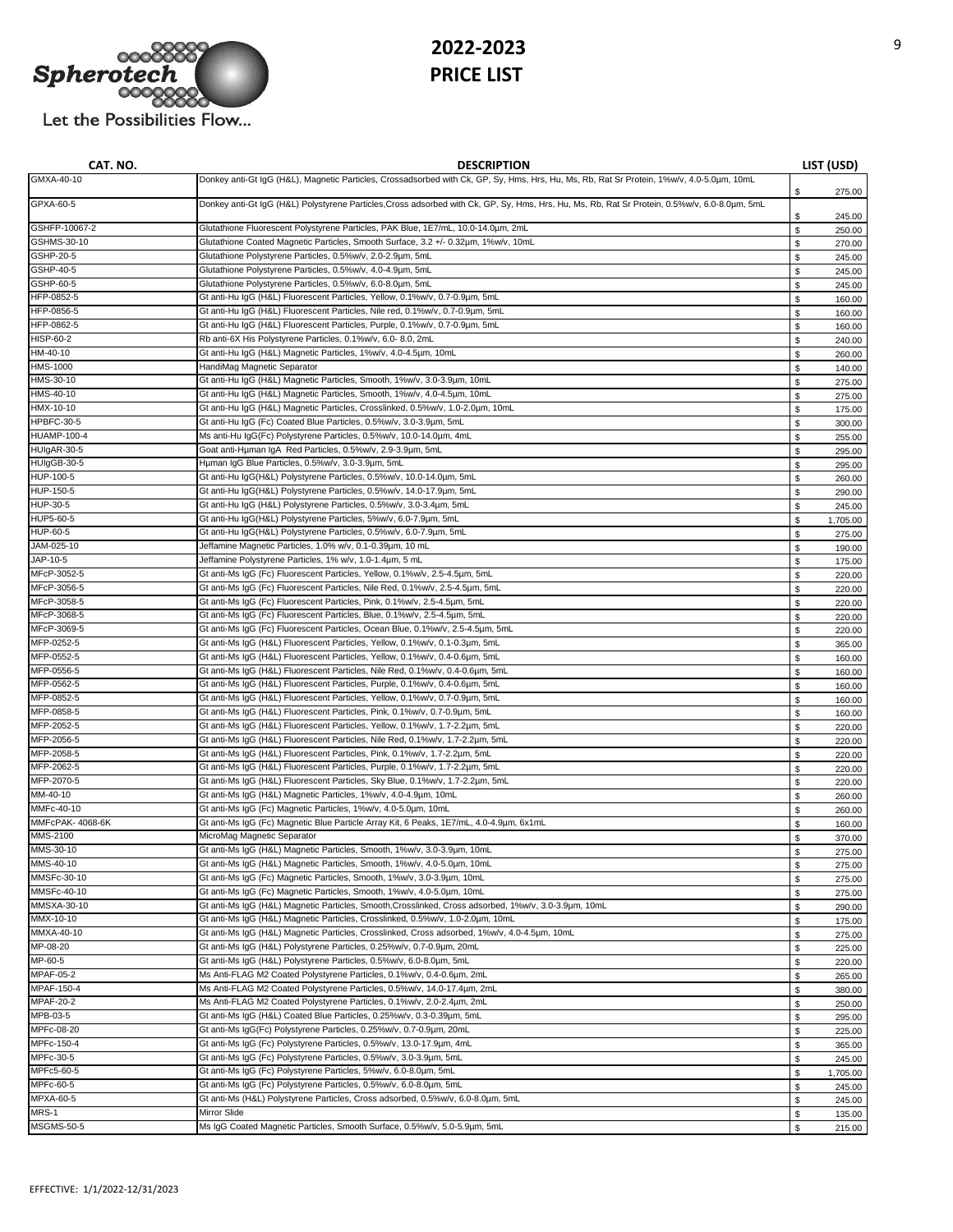| CAT. NO.                        | <b>DESCRIPTION</b>                                                                                                           |             | LIST (USD)         |
|---------------------------------|------------------------------------------------------------------------------------------------------------------------------|-------------|--------------------|
| <b>MSS-1100</b>                 | Tube Holder Set (Small, Medium & Large) for FlexiMag Separator                                                               | \$          | 105.00             |
| MTMS-16                         | MiniTube Mag Separator                                                                                                       | \$          | 315.00             |
| NFPPS-0152-5                    | Nano Fluorescent Particle, Flow Cytometry Grade, Yellow, 1E7/mL, 0.05-0.15um, 5mL                                            | \$          | 175.00             |
| NFPPS-52-4K                     | Nano Fluorescent Size Standard Kit, Flow Cytometry Grade, Yellow, 1E7/mL, 0.1-0.3um, 0.4-0.6um, 0.7-0.9um, &1.0-1.9um, 4x5mL |             |                    |
|                                 |                                                                                                                              | \$          | 310.00             |
| NPPS-4K                         | Nano Polystyrene Size Standard Kit, 1E7/mL, 0.1- 0.3um, 0.4-0.6um, 0.7-0.9um, &1.0-1.9um, 4x5mL                              | \$          | 275.00             |
| NVM-20-5                        | NeutrAvidin Magnetic Particles, 1%w/v, 2.0-2.9um, 5mL                                                                        | \$          | 240.00             |
| NVP-20-5                        | NeutrAvidin Polystyrene Particles, 0.5%w/v, 2.0-2.4um, 5mL                                                                   | \$          | 235.00             |
| NVP-60-5                        | NeutrAvidin Polystyrene Particles, 0.5%w/v, 6.0-8.0um, 5mL                                                                   | \$          | 235.00             |
| ODT20AUP-002-1                  | Oligo (dT)20 Gold Particles, 1.0nM, 15-20nm, 1mL                                                                             | \$          | 340.00             |
| ODT20AUP-002-5                  | Oligo (dT)20 Gold Particles, 1.0nM, 15-20nm, 5mL                                                                             | \$          | 990.00             |
| ODT25AUP-002-1                  | Oligo (dT)25 Gold Particles, 1.0nM, 15-20nm, 1mL                                                                             | \$          | 340.00             |
| ODT25AUP-002-5                  | Oligo (dT)25 Gold Particles, 1.0nM, 15-20nm, 5mL                                                                             | \$          | 990.00             |
| ODT25FP-10052-4                 | Oligo (dT)25 Fluorescent Particles, Yellow, 0.5%w/v, 8.0-12.9µm, 4mL                                                         | \$          | 365.00             |
| ODT25P-100-4                    | Oligo (dT)25 Coated Polystyrene Beads, 0.5%w/v, 10.0-14.0um, 4mL                                                             | \$          | 365.00             |
| PAFP-0552-5                     | Protein A Coated Fluorescent Particles, Yellow, 0.1%w/v, 0.4-0.6um, 5mL                                                      | \$          | 160.00             |
| PAFP-0556-5                     | Protein A Coated Fluorescent Particles, Nile Red, 0.1%w/v, 0.4-0.6um, 5mL                                                    | \$          | 160.00             |
| PAFP-0558-5                     | Protein A Coated Fluorescent Particles, Pink, 0.1%w/v, 0.4-0.6um, 5mL                                                        | \$          | 160.00             |
| PAFP-0562-5                     | Protein A Coated Fluorescent Particles, Purple, 0.1%w/v, 0.4-0.6um, 5mL                                                      | \$          | 160.00             |
| PAK-3567-7K                     | Blue Particle Array Kit, 7 peaks, 1E8/mL, 3.5-3.9um, 7x1mL                                                                   | \$          | 515.00             |
| PAK-4067-8K                     | Blue Particle Array Kit, 8 peaks, 1E8/mL, 4.0-4.9µm, 8x1mL                                                                   | \$          | 515.00             |
| PAK-5067-10K                    | Blue Particle Array Kit, 10 peaks, 1E8/mL, 5.0-5.9µm, 10x1mL                                                                 | \$          | 885.00             |
| PAK-5067-5A                     | Blue Particle Array Kit, Odd # peaks, 1E8/mL, 5.0-5.9um, 5x1mL                                                               | \$          | 515.00             |
| PAK-5067-5B                     | Blue Particle Array Kit, Even # peaks, 1E8/mL, 5.0-5.9µm, 5x1mL                                                              | \$          | 515.00             |
| PAM-025-5H                      | Protein A Magnetic Particles, High Iron, 0.5%w/v, 0.2-0.39µm, 5mL                                                            | \$          | 360.00             |
| <b>PAM-05-5H</b>                | Protein A Magnetic Particles, High Iron, 0.5%w/v, 0.4-0.69µm, 5mL                                                            | \$          | 360.00             |
| PAM-40-5                        | Protein A Magnetic Particles, 1%w/v, 4.0-4.9µm, 5mL                                                                          | \$          | 210.00             |
| <b>PAMS-30-5</b>                | Protein A Magnetic Particles, Smooth, 1%w/v, 3.0-3.9µm, 5mL                                                                  | \$          | 230.00             |
| <b>PAMS-40-5</b>                | Protein A Magnetic Particles, Smooth, 1%w/v, 4.0-5.0um, 5mL                                                                  | \$          | 230.00             |
| PAMX-10-5                       | Protein A Magnetic Particles, Cross-linked, 1%w/v, 1.0-2.0um, 5mL                                                            | \$          | 165.00             |
| PAP-08-5                        | Protein A Polystyrene Particles, 1%w/v, 0.7-0.9um, 5mL                                                                       | \$          | 165.00             |
| PAP-20-5                        | Protein A Polystyrene Particles, 0.5%w/v, 2.0-2.9µm, 5mL                                                                     | \$          | 165.00             |
| PAP-40-5                        | Protein A Polystyrene Particles, 0.5%w/v, 4.0-4.9µm, 5mL                                                                     | \$          | 165.00             |
| PAP-60-5                        | Protein A Polystyrene Particles, 0.5%w/v, 6.0-8.0um, 5mL                                                                     | \$          | 245.00             |
| PGFP-0552-5                     | Protein G Fluorescent Particles, Yellow, 0.1%w/v, 0.4-0.6um, 5mL                                                             | $\mathbb S$ | 185.00             |
| PGFP-0556-5                     | Protein G Fluorescent Particles, Nile Red, 0.1%w/v, 0.4-0.6um, 5mL                                                           | \$          | 185.00             |
| PGFP-0558-5                     | Protein G Fluorescent Particles, Pink, 0.1%w/v, 0.4-0.6um, 5mL                                                               | \$          | 185.00             |
| PGFP-0562-5                     | Protein G Fluorescent Particles, Purple, 0.1%w/v, 0.4-0.6um, 5mL                                                             | \$          | 185.00             |
| PGFP-15067-5                    | Protein G Fluorescent Particles, PAK Blue, 0.1%w/v, 13.0-17.9um, 5mL                                                         | \$          | 220.00             |
| PGFP-40052-5                    | Protein G Fluorescent Particles, Yellow, 1%w/v, 38.0-44.0um, 5mL                                                             | \$          | 320.00             |
| PGFP-5058-5                     | Protein G Fluorescent Particles, Pink, 0.1%w/v, 5.0-5.9µm, 5mL                                                               | \$          | 220.00             |
| PGFP-6067-5                     | Protein G Fluorescent Particles, PAK Blue, 0.1%w/v, 5.0-7.9um, 5mL                                                           | \$          | 220.00             |
| <b>PGM-40-5</b>                 | Protein G Magnetic Particles, 1%w/v, 4.0-4.5um, 5mL                                                                          | \$          | 245.00             |
| PGM-60-5                        | Protein G Magnetic Particles, 1%w/v, 6.0-7.9µm, 5mL                                                                          | \$          | 460.00             |
| PGMS-30-5                       | Protein G Magnetic Particles, Smooth, 1%w/v, 3.0-3.9µm, 5mL                                                                  | \$          | 260.00             |
| PGMS-40-5                       | Protein G Magnetic Particles, Smooth, 1%w/v, 4.0-5.0um, 5mL                                                                  | \$          | 260.00             |
| PGMX-10-5                       | Protein G Magnetic Particles, Crosslinked, 1%w/v, 1.0-2.0um, 5mL                                                             | \$          | 165.00             |
| PGMX-200-5<br><b>PGMX-400-4</b> | Protein G Magnetic Particles, Crosslinked, 1%w/v, 18.0-24.9µm, 5mL                                                           | \$          | 505.00             |
|                                 | Protein G Magnetic Particles, Crosslinked, High Magnetite, 0.5%w/v, 38.0-52.0um, 4mL                                         | \$          | 460.00             |
| <b>PGMX-800-5</b><br>PGP-05-5   | Protein G Magnetic Particles, Crosslinked, 1%w/v, 70-89µm, 5mL<br>Protein G Polystyrene Particles, 1%w/v, 0.4-0.6um, 5mL     | \$.         | 505.00             |
| <b>PGP-08-5</b>                 | Protein G Polystyrene Particles, 1%w/v, 0.7-0.9um, 5mL                                                                       | \$          | 220.00             |
| PGP-150-4                       | Protein G Polystyrene Particles, 0.5%w/v, 13.0-17.9µm, 4mL                                                                   | \$          | 220.00             |
| PGP-20-5                        | Protein G Polystyrene Particles, 0.5%w/v, 2.0-2.9µm, 5mL                                                                     | \$          | 360.00             |
| PGP-30-5                        | Protein G Polystyrene Particles, 0.5%w/v, 3.0-3.4um, 5mL                                                                     | \$          | 220.00             |
| PGP-400-5                       | Protein G Polystyrene Particles, 1%w/v, 38-52um, 5mL                                                                         | \$          | 220.00             |
| PGP-40-5                        | Protein G Polystyrene Particles, 0.5%w/v, 4.0-4.9µm, 5mL                                                                     | \$          | 465.00             |
| PGP-60-5                        | Protein G Polystyrene Particles, 0.5%w/v, 6.0-8.0µm, 5mL                                                                     | \$          | 220.00             |
| PLP-60-5                        | Protein L Polystyrene Particles, 0.5%w/v, 6.0-8.0um, 5mL                                                                     | \$          | 245.00             |
| PM-20-10                        | Polystyrene Magnetic Particles, 2.5%w/v, 2.0-2.9µm, 10mL                                                                     | \$<br>\$    | 260.00             |
| PM-30-10                        | Polystyrene Magnetic Particles, 2.5%w/v, 3.0-3.9µm, 10mL                                                                     |             | 160.00             |
| PM-40-10                        | Polystyrene Magnetic Particles, 2.5%w/v, 4.0-4.5µm, 10mL                                                                     | \$<br>\$    | 160.00             |
| PM-50-10                        | Polystyrene Magnetic Particles, 2.5%w/v, 5.0-5.9µm, 10mL                                                                     |             | 160.00             |
| PMS-20-10                       | Polystyrene Magnetic Particles, Smooth, 2.5%w/v, 2.0-2.9µm, 10mL                                                             | \$          | 185.00             |
| PMS-30-10                       | Polystyrene Magnetic Particles, Smooth, 2.5%w/v, 3.0-3.9µm, 10mL                                                             | \$          | 170.00             |
| PMS-40-10                       | Polystyrene Magnetic Particles, Smooth, 2.5%w/v, 4.0-5.0um, 10mL                                                             | \$          | 180.00             |
| <b>PMX-40-10</b>                | Polystyrene Magnetic Particles, Crosslinked, 2.5%w/v, 3.0-6.0µm, 10mL                                                        | \$          | 185.00             |
| PP-008-10                       | Polystyrene Particles, 5%w/v, 0.05-0.1um, 10mL                                                                               | \$          | 125.00             |
| PP-008-100                      | Polystyrene Particles, 5%w/v, 0.05-0.1um, 100mL                                                                              | \$<br>\$    | 125.00<br>1,000.00 |
| PP-015-10                       | Polystyrene Particles, 5%w/v, 0.1-0.2µm., 10mL                                                                               | \$          | 125.00             |
|                                 |                                                                                                                              |             |                    |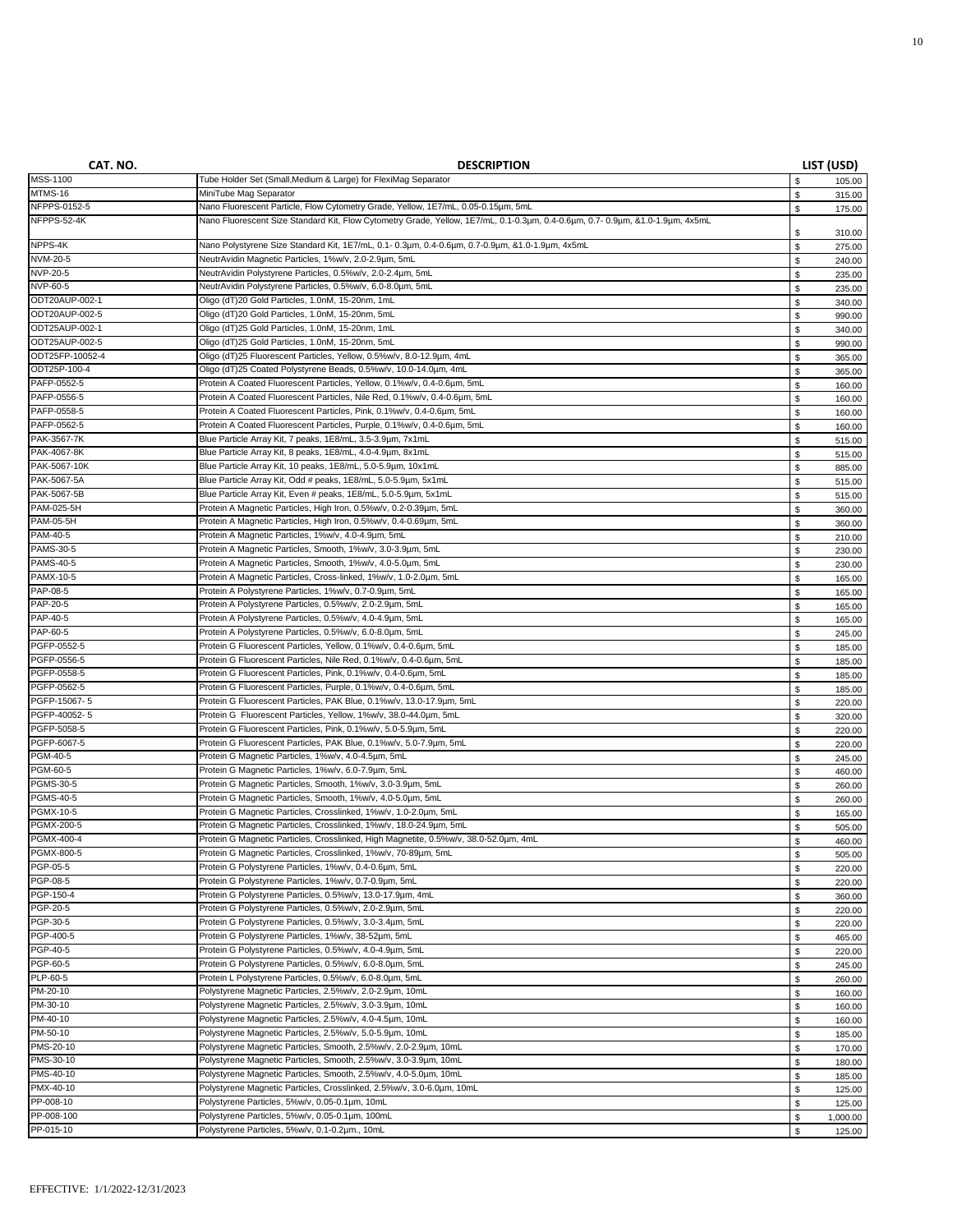

| CAT. NO.                    | <b>DESCRIPTION</b>                                                                                                                               |          | LIST (USD)         |
|-----------------------------|--------------------------------------------------------------------------------------------------------------------------------------------------|----------|--------------------|
| PP-025-10                   | Polystyrene Particles, 5%w/v, 0.2-0.3µm, 10mL                                                                                                    | \$       | 125.00             |
| PP-025-100                  | Polystyrene Particles, 5%w/v, 0.2-0.3µm, 100mL                                                                                                   | \$       | 1,000.00           |
| PP-05-10                    | Polystyrene Particles, 5%w/v, 0.4-0.6um, 10mL                                                                                                    | \$       | 125.00             |
| PP-05-100                   | Polystyrene Particles, 5%w/v, 0.4-0.6µm, 100mL                                                                                                   | \$       | 1,000.00           |
| PP-08-10                    | Polystyrene Particles, 5%w/v, 0.7-0.9µm, 10mL                                                                                                    | \$       | 125.00             |
| PP-08-100                   | Polystyrene Particles, 5%w/v, 0.7-0.9um, 100mL                                                                                                   | \$       | 1,000.00           |
| PP10-008-10                 | Polystyrene Particles, 10%w/v, 0.05-0.1µm, 10mL                                                                                                  | \$       | 225.00             |
| PP-100-10                   | Polystyrene Particles, 2.5%w/v, 8.0-12.9µm, 10mL                                                                                                 | \$       | 195.00             |
| PP-100-100                  | Polystyrene Particles, 2.5%w/v, 8.0-12.9µm, 100mL                                                                                                | \$       | 1,560.00           |
| PP10-015-10                 | Polystyrene Particles, 10%w/v, 0.1-0.19µm, 10mL                                                                                                  | \$       | 225.00             |
| PP10-025-10<br>PP10-025-100 | Polystyrene Particles, 10%w/v, 0.2-0.3um, 10mL                                                                                                   | \$       | 225.00             |
| PP10-05-10                  | Polystyrene Particles, 10%w/v, 0.2-0.3um, 100mL<br>Polystyrene Particles, 10%w/v, 0.4-0.6um, 10mL                                                | \$       | 1,800.00           |
| PP10-08-10                  | Polystyrene Particles, 10%w/v, 0.7-0.9µm., 10mL                                                                                                  | \$       | 225.00             |
| PP-10-10                    | Polystyrene Particles, 5%w/v, 1.0-1.4um, 10mL                                                                                                    | \$       | 225.00             |
| PP-10-100                   | Polystyrene Particles, 5%w/v, 1.0-1.4um, 100mL                                                                                                   | \$<br>\$ | 150.00<br>1,200.00 |
| PP10-10-10                  | Polystyrene Particles, 10%w/v, 1.0-1.4um, 10mL                                                                                                   | \$       | 225.00             |
| PP10-10-100                 | Polystyrene Particles, 10%w/v, 1.0-1.4um, 100mL                                                                                                  | \$       | 1,800.00           |
| PP10-15-10                  | Polystyrene Particles, 10%w/v, 1.5-1.9um, 10mL                                                                                                   | \$       | 225.00             |
| PP10-20-10                  | Polystyrene Particles, 10%w/v, 2.0-2.4µm, 10mL                                                                                                   | \$       | 295.00             |
| PP10-50-10                  | Polystyrene Particles, 10%w/v, 5.0-5.9µm, 10mL                                                                                                   | \$       | 355.00             |
| PP-15-10                    | Polystyrene Particles, 5%w/v, 1.5-1.9um, 10mL                                                                                                    | \$       | 150.00             |
| PP-15-100                   | Polystyrene Particles, 5%w/v, 1.5-1.9µm, 100mL                                                                                                   | \$       | 1,200.00           |
| PP-20-10                    | Polystyrene Particles, 5%w/v, 2.0-2.4µm, 10mL                                                                                                    | \$       | 160.00             |
| PP-20-100                   | Polystyrene Particles, 5%w/v, 2.0-2.4um, 100mL                                                                                                   | \$       | 1,280.00           |
| PP-25-10                    | Polystyrene Particles, 5%w/v, 2.5-2.9µm, 10mL                                                                                                    | \$       | 165.00             |
| PP-25-100                   | Polystyrene Particles, 5%w/v, 2.5-2.9µm, 100mL                                                                                                   | \$       | 1,320.00           |
| PP-30-10                    | Polystyrene Particles, 5%w/v, 3.0-3.4um, 10mL                                                                                                    | \$       | 170.00             |
| PP-30-100                   | Polystyrene Particles, 5%w/v, 3.0-3.4um, 100mL                                                                                                   | \$       | 1,360.00           |
| PP-35-10                    | Polystyrene Particles, 5%w/v, 3.5-3.9µm, 10mL                                                                                                    | \$       | 170.00             |
| PP-35-100                   | Polystyrene Particles, 5%w/v, 3.5-3.9µm, 100mL                                                                                                   | \$       | 1,360.00           |
| PP-40-10                    | Polystyrene Particles, 5%w/v, 4.0-4.4µm, 10mL                                                                                                    | \$       | 185.00             |
| PP-40-100                   | Polystyrene Particles, 5%w/v, 4.0-4.4um, 100mL                                                                                                   | \$       | 1,480.00           |
| PP-45-10                    | Polystyrene Particles, 5%w/v, 4.5-4.9µm, 10mL                                                                                                    | \$       | 190.00             |
| PP-45-100                   | Polystyrene Particles, 5%w/v, 4.5-4.9µm, 100mL                                                                                                   | \$       | 1,520.00           |
| PP-50-10                    | Polystyrene Particles, 5%w/v, 5.0-5.9µm, 10mL                                                                                                    | \$       | 190.00             |
| PP-50-100<br>PP-60-10       | Polystyrene Particles, 5%w/v, 5.0-5.9µm, 100mL<br>Polystyrene Particles, 5%w/v, 6.0-8.0µm, 10mL                                                  | \$       | 1,520.00           |
| PP-60-100                   | Polystyrene Particles, 5%w/v, 6.0-8.0um, 100mL                                                                                                   | \$       | 215.00             |
| PPB-05-10                   | Polystyrene Particles, Blue, 5%w/v, 0.4-0.6um, 10mL                                                                                              | \$       | 1,720.00           |
| PPB-1000-5                  | Polystyrene Particles, Blue, 1%w/v, 90.0-105.0um, 5mL                                                                                            | \$<br>\$ | 135.00<br>220.00   |
| PPB-60-5                    | Polystyrene Particles, Blue, 1%w/v, 6.0-8.0um, 5mL                                                                                               | \$       | 150.00             |
| PPR-60-5                    | Polystyrene Particles, Red, 1%w/v, 6.0-8.0um, 5mL                                                                                                | \$       | 165.00             |
| PPS-6K                      | Polystyrene Particle Size Standard Kit, Flow Cytometry Grade, 2.5E6/mL, 6x5mL, 2.0-2.4um, 3.0-3.4um, 5.0-5.9um, 7.0-7.9um, 8.0-12.9um, & 13.0-   |          |                    |
|                             | 17.9µm                                                                                                                                           | \$       | 195.00             |
| PPX-05-10                   | Polystyrene Particles, Crosslinked, 5%w/v, 0.4-0.6um, 10mL                                                                                       | \$       | 120.00             |
| PPX-08-10                   | Polystyrene Particles, Crosslinked, 5%w/v, 0.7-0.9µm, 10mL                                                                                       | \$       | 120.00             |
| PPX-1000-10                 | Polystyrene Particles, Crosslinked, Research Grade, 5%w/v, 90.0-105.0um, 10mL                                                                    | \$       | 175.00             |
| PPX-100-10                  | Polystyrene Particles, Crosslinked, 2.5%w/v, 8.0-12.9um, 10mL                                                                                    | \$       | 195.00             |
| PPX-10-10                   | Polystyrene Particles, Crosslinked, 5%w/v, 1.0-1.9um, 10mL                                                                                       | \$.      | 120.00             |
| PPX-1200-10                 | Polystyrene Particles, Crosslinked, Research Grade, 5%w/v, 106.0-124.0um, 10mL                                                                   | \$       | 170.00             |
| PPX-1400-10                 | Polystyrene Particles, Crosslinked, Research Grade, 5%w/v, 125.0-149.0um, 10mL                                                                   | \$       | 170.00             |
| PPX-150-10                  | Polystyrene Particles, Crosslinked, 2.5%w/v, 13.0-17.9µm, 10mL                                                                                   | \$       | 215.00             |
| PPX-1600-10                 | Polystyrene Particles, Crosslinked, Research Grade, 5%w/v, 150.0-175.0um, 10mL                                                                   | \$       | 175.00             |
| PPX-2000-10                 | Polystyrene Particles, Crosslinked, Research Grade, 5%w/v, 196.0-211.0um, 10mL                                                                   | \$       | 175.00             |
| PPX-200-10                  | Polystyrene Particles, Crosslinked, 2.5%w/v, 18.0-24.9µm, 10mL<br>Polystyrene Particles, Crosslinked, 5%w/v, 2.0-2.4um, 10mL                     | \$       | 280.00             |
| PPX-20-10                   |                                                                                                                                                  | \$       | 120.00             |
| PPX-2200-10<br>PPX-250-10   | Polystyrene Particles, Crosslinked, Research Grade, 5%w/v, 212.0-249.0um, 10mL<br>Polystyrene Particles, Crosslinked, 2.5%w/v, 25.0-37.0um, 10mL | \$       | 175.00             |
| PPX-25-10                   | Polystyrene Particles, Crosslinked, 5%w/v, 2.5-2.9µm, 10mL                                                                                       | \$       | 295.00             |
| PPX-400-10                  | Polystyrene Particles, Crosslinked, Research Grade, 5%w/v, 38.0-52.0um, 10mL                                                                     | \$<br>\$ | 120.00<br>170.00   |
| PPX-5000-10                 | Polystyrene Particles, Crosslinked, Research Grade, 5%w/v, 400-600um, 10mL                                                                       | \$       | 240.00             |
| PPX-50-10                   | Polystyrene Particles, Crosslinked, 5%w/v, 5.0-5.9µm, 10mL                                                                                       | \$       | 190.00             |
| PPX-600-10                  | Polystyrene Particles, Crosslinked, Research Grade, 5%w/v, 53.0-69.0um, 10mL                                                                     | \$       | 170.00             |
| PPX-800-10                  | Polystyrene Particles, Crosslinked, Research Grade, 5%w/v, 70.0-89.0um, 10mL                                                                     | \$       | 175.00             |
| PPXR-1000-1                 | Polystyrene Particles, Crosslinked, Dry Powder, 1 g, 90.0-105.0um                                                                                | \$       | 225.00             |
| PPXR-100-1                  | Polystyrene Particles, Porous, Crosslinked, Dry Powder, 1 g, 8.0-12.9um                                                                          | \$       | 225.00             |
| PPXR-25-1                   | Polystyrene Particles, Crosslinked, Dry Powder, 1 g, 2.5-2.9µm                                                                                   | \$       | 225.00             |
| PPXR-60-1                   | Polystyrene Particles, Crosslinked, Dry Powder, 1 g, 6.0-8.0um                                                                                   | \$       | 225.00             |
| RAP-38-5                    | Rainbow Alignment Particles, 1.2E6/mL, 3.5-3.9µm, 5mL                                                                                            | \$       | 165.00             |
|                             |                                                                                                                                                  |          |                    |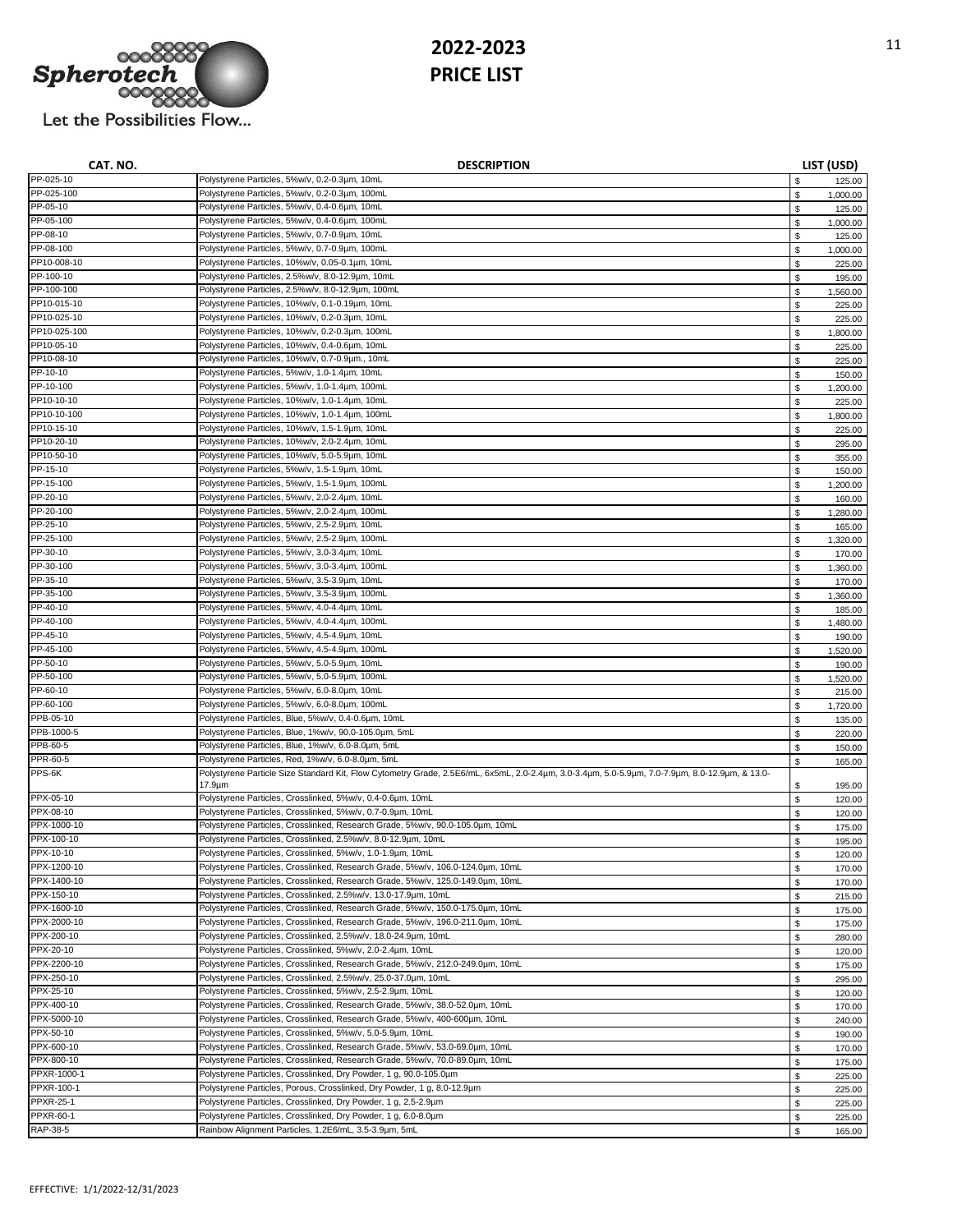| CAT. NO.                   | <b>DESCRIPTION</b>                                                                                                                                  |             | LIST (USD)       |
|----------------------------|-----------------------------------------------------------------------------------------------------------------------------------------------------|-------------|------------------|
| RCK-3K                     | Rainbow Calibration Kit, Peaks: 1, 4, 8, 1E7/mL, 3.0-3.4um, 3x5mL                                                                                   | \$          | 545.00           |
| <b>RCP-05-5</b>            | Rainbow Fluorescent Particles, 4 peaks, 1E7/mL, 0.4-0.6um, 5mL                                                                                      | \$          | 265.00           |
| <b>RCP-20-5</b>            | Rainbow Calibration Particles, 4 peaks, 1E7/mL, 1.8-2.2um, 5mL                                                                                      | \$          | 250.00           |
| RCP-30-20A                 | Rainbow Calibration Particles, 8 peaks, 1E7/mL, 3.0-3.4um, 20mL                                                                                     | \$          | 855.00           |
| RCP-30-5                   | Rainbow Calibration Particles, 6 peaks, 1E7/mL, 3.0-3.4um, 5mL                                                                                      | \$          | 270.00           |
| <b>RCP-30-5A</b>           | Rainbow Calibration Particles, 8 peaks, 1E7/mL, 3.0-3.4um, 5mL                                                                                      | $\mathbb S$ | 270.00           |
| RCP-30-5A (EUROFLOW)       | Rainbow Calibration Particles, 8 peaks, 1E7/mL, 3.0-3.4um, 5mL                                                                                      | \$          | 270.00           |
| RCP-30-5A-2<br>RCP-32-5    | Rainbow Calibration Particles, Peak 2, 1E7/mL, 3.0-3.4um, 5mL<br>Rainbow Calibration Particles, 1E7/mL, 3.2 (+/- 0.1)um, 5mL                        | \$          | 270.00           |
| RCP-35-5                   | Rainbow Calibration Particles, 4 peaks, 1E7/mL, 3.5-4.0um, 5mL                                                                                      | \$<br>\$    | 270.00           |
| RCP-60-20                  | Rainbow Calibration Particles, 6 peaks, 1E7/mL, 6.0-6.4um, 20mL                                                                                     | \$          | 270.00<br>855.00 |
| <b>RCP-60-5</b>            | Rainbow Calibration Particles, 6 peaks, 1E7/mL, 6.0-6.4um, 5mL                                                                                      | \$          | 270.00           |
| RFP-100-2                  | Rainbow Fluorescent Particles, 1E7/mL, 8.1-12.0um, 2mL                                                                                              | \$          | 215.00           |
| RFP-20-5                   | Rainbow Fluorescent Particles, 1E7/mL, 1.8-2.2um, 5mL                                                                                               | \$          | 250.00           |
| RFP-30-5                   | Rainbow Fluorescent Particles, 1E7/mL, 3.0-3.4um, 5mL                                                                                               | \$          | 260.00           |
| RFP-30-5A                  | Rainbow Fluorescent Particles, Mid-Range, 1E7/mL, 3.0-3.4um, 5mL                                                                                    | \$          | 260.00           |
| RFP-35-5                   | Rainbow Fluorescent Particles, 1E7/mL, 3.5-4.0um, 5mL                                                                                               | \$          | 260.00           |
| RFP-50-5                   | Rainbow Fluorescent Particles, 1E7/mL, 5.0-5.9um, 5mL                                                                                               | \$          | 270.00           |
| RFP-60-5                   | Rainbow Fluorescent Particles, 1E7/mL, 6.0-6.4um, 5mL                                                                                               | \$          | 270.00           |
| RFP-70-5                   | Rainbow Fluorescent Particles, 1E7/mL, 6.5-8.0um, 5mL                                                                                               | \$          | 270.00           |
| RLP-30-5                   | Rainbow Linear Calibration Particles, 1E7/mL, 3.0-3.4um, 5mL                                                                                        | \$          | 270.00           |
| RMFc-40-10                 | Gt anti-Rb IqG (Fc) Magnetic Particles, 1%w/v, 4.0-4.5um, 10mL                                                                                      | \$          | 260.00           |
| RMS-30-10                  | Gt anti-Rb IqG (H&L) Magnetic Particles, Smooth, 1%w/v, 3.0-3.9um, 10mL                                                                             | \$          | 275.00           |
| RPFc-08-20<br>RPFc-60-5    | Gt anti-Rb IqG (Fc) Polystyrene Particles, 0.25%w/v, 0.7-0.9um, 20mL                                                                                | \$          | 225.00           |
| RQC-30-5                   | Gt anti-Rb IgG (Fc) Polystyrene Particles, 0.5%w/v, 6.0-8.0µm, 5mL<br>Rainbow QC Calibration Particles, 2E7/mL, 3.0-3.4um, 5mL                      | \$          | 245.00           |
| RQC-4K                     | Rainbow QC Kit, Components: RCP-30-2L, RCP-30-2H, RFP-60-2, BCP-60-2, 4X2mL                                                                         | \$          | 500.00           |
| RTPFC-60-5                 | Goat anti-Rat IgG (Fc) Coated Polystyrene Particles, Cross-adsorbed, 0.5%w/v, 6.0-8.0um, 5mL                                                        | \$<br>\$    | 325.00<br>245.00 |
| RTPXA-60-5                 | Goat anti-Rat IgG (H&L) Coated Polystyrene Particles, Cross-adsorbed, 0.5%w/v, 6.0-8.0um, 5mL                                                       | $\mathbb S$ | 240.00           |
| SIM-025-10H                | Silica Superparamagnetic Particles, 2.5%w/v, 0.1-0.39um, 10mL                                                                                       | \$          | 165.00           |
| SIM-05-10H                 | Silica Superparamagnetic Particles, 2.5%w/v, 0.4-0.69µm, 10mL                                                                                       | $\mathbb S$ | 190.00           |
| SIM-08-10H                 | Silica Superparamagnetic Particles, 2.5%w/v, 0.7-0.9µm, 10mL                                                                                        | \$          | 200.00           |
| SIM-10-10H                 | Silica Superparamagnetic Particles, 2.5%w/v, 1.0-1.4um, 10mL                                                                                        | \$          | 205.00           |
| SIP-05-10                  | Silica Particles, 5%w/v, 0.4-0.6µm, 10mL                                                                                                            | \$          | 140.00           |
| SIP-10-10                  | Silica Particles, 5%w/v, 1.0-1.4um, 10mL                                                                                                            | \$          | 145.00           |
| SIP-15-10                  | Silica Particles, 5%w/v, 1.5-1.9µm, 10mL                                                                                                            | \$          | 155.00           |
| SIP-30-10                  | Silica Particles, 5%w/v, 3.0-3.9um, 10mL                                                                                                            | \$          | 155.00           |
| SIP-60-10                  | Silica Particles, 5%w/v, 6.0-8.0µm, 10mL                                                                                                            | \$          | 165.00           |
| SP-08-10                   | Sulfonate Polystyrene Particles, 5% w/v, 0.7-0.9µm, 10 mL                                                                                           | \$          | 155.00           |
| SPXA-60-5<br>SRCP01-35-10A | Dk anti-Sh IgG Polystyrene Particles, 0.5%w/v, 6.0-8.0um, 5mL                                                                                       | \$          | 245.00           |
| <b>SRCP-35-2A</b>          | Supra Rainbow Fluorescent Particles, Mid-range, 1E6/mL, 3.0-3.59um, 10mL<br>Supra Rainbow Fluorescent Particles, Mid-range, 1E7/mL, 3.0-3.59um, 2mL | \$          | 120.00           |
| <b>SRCP-35-5A</b>          | Supra Rainbow Fluorescent Particles, Mid-range, 1E7/mL, 3.0-3.59um, 5mL                                                                             | \$<br>\$    | 245.00           |
| SRM-40-5                   | Sh anti-Rt IgG (H&L) Magnetic Particles, 2%w/v, 4.0-4.5µm, 5mL                                                                                      | \$          | 535.00<br>275.00 |
| <b>SVAUP-002-1</b>         | Streptavidin Gold Particles, 3.0nM, 15-20nm, 1mL                                                                                                    | \$          | 365.00           |
| SVAUP-002-5                | Streptavidin Gold Particles, 3.0nM, 15-20nm, 5mL                                                                                                    | \$          | 1,065.00         |
| SVBP-02-10                 | Streptavidin Polystyrene Particles, Blue, 0.5%w/v, 0.20-0.29µm, 10mL                                                                                | \$          | 220.00           |
| SVBP-02-100                | Streptavidin Polystyrene Particles, Blue, 0.5%w/v, 0.20-0.29µm, 100mL                                                                               | \$          | 1,540.00         |
| SVBP-03-10                 | Streptavidin Polystyrene Particles, Blue, 1.0%w/v, 0.30-0.39µm, 10mL                                                                                | \$          | 220.00           |
| SVBP-03-100                | Streptavidin Polystyrene Particles, Blue, 1.0%w/v, 0.30-0.39µm, 100mL                                                                               | \$          | 1,540.00         |
| SVFA-2552-6K               | Streptavidin Fluorescent Particle Kit, Yellow, Odd # peaks, 0.1%w/v, 2.5-2.9um, 6x1mL                                                               | \$          | 415.00           |
| SVFA-2558-6K               | Streptavidin Fluorescent Particle Kit, Pink, Odd # peaks, 0.1%w/v, 2.5-2.9um, 6x1mL                                                                 | \$          | 415.00           |
| SVFB-2552-6K               | Streptavidin Fluorescent Particle Kit, Yellow, Even # peaks, 0.1%w/v, 2.5-2.9µm, 6x1mL                                                              | \$          | 415.00           |
| SVFB-2558-6K               | Streptavidin Fluorescent Particle Kit, Pink, Even # peaks, 0.1%w/v, 2.5-2.9µm, 6x1mL                                                                | \$          | 415.00           |
| SVFM-100-4                 | Streptavidin Ferromagnetic Particles, 1%w/v, 10.0-13.9um, 4mL<br>Streptavidin Ferromagnetic Particles, 1%w/v, 2.0-2.9um, 5mL                        | \$          | 320.00           |
| SVFM-20-5<br>SVFM-40-5     | Streptavidin Ferromagnetic Particles, 1%w/v, 4.0-4.9um, 5mL                                                                                         | \$          | 275.00           |
| <b>SVFM-80-4</b>           | Streptavidin Ferromagnetic Particles, 1%w/v, 8.0-8.9um, 4mL                                                                                         | \$<br>\$    | 275.00<br>320.00 |
| SVFP-0552-5                | Streptavidin Fluorescent Particles, Yellow, 0.1%w/v, 0.4-0.6um, 5mL                                                                                 | \$          | 170.00           |
| SVFP-0556-5                | Streptavidin Fluorescent Particles, Nile Red, 0.1%w/v, 0.4-0.6um, 5mL                                                                               | \$          | 170.00           |
| SVFP-1068-5                | Streptavidin Fluorescent Particles, Blue, 0.1%w/v, 1.0-1.9um, 5mL                                                                                   | \$          | 190.00           |
| SVFP-6056-5                | Streptavidin Fluorescent Particles, Nile Red, 0.1%w/v, 5.0-7.9um, 5mL                                                                               | \$          | 220.00           |
| SVFP-6062-5                | Streptavidin Fluorescent Particles, Purple, 0.1%w/v, 5.0-7.9um, 5mL                                                                                 | \$          | 220.00           |
| SVM-025-5H                 | Streptavidin Magnetic Particles, High Iron, 0.5%w/v, 0.2-0.39um, 5mL                                                                                | \$          | 225.00           |
| SVM-05-10                  | Streptavidin Magnetic Particles, 0.5%w/v, 0.4-0.69µm, 10mL                                                                                          | \$          | 220.00           |
| SVM-05-5H                  | Streptavidin Magnetic Particles, High Iron, 0.5%w/v, 0.4-0.69µm, 5mL                                                                                | \$          | 225.00           |
| SVM-08-10                  | Streptavidin Magnetic Particles, 0.5%w/v, 0.7-0.9µm, 10mL                                                                                           | \$          | 220.00           |
| SVM-10-10                  | Streptavidin Magnetic Particles, 0.5%w/v, 1.0-1.4um, 10mL                                                                                           | \$          | 220.00           |
| SVM-15-10                  | Streptavidin Magnetic Particles, 0.5%w/v, 1.5-1.9 µm, 10mL                                                                                          | \$          | 220.00           |
| SVM-200-4                  | Streptavidin Magnetic Particles, 0.5%w/v, 18-22.9µm., 4mL                                                                                           | $\mathbb S$ | 340.00           |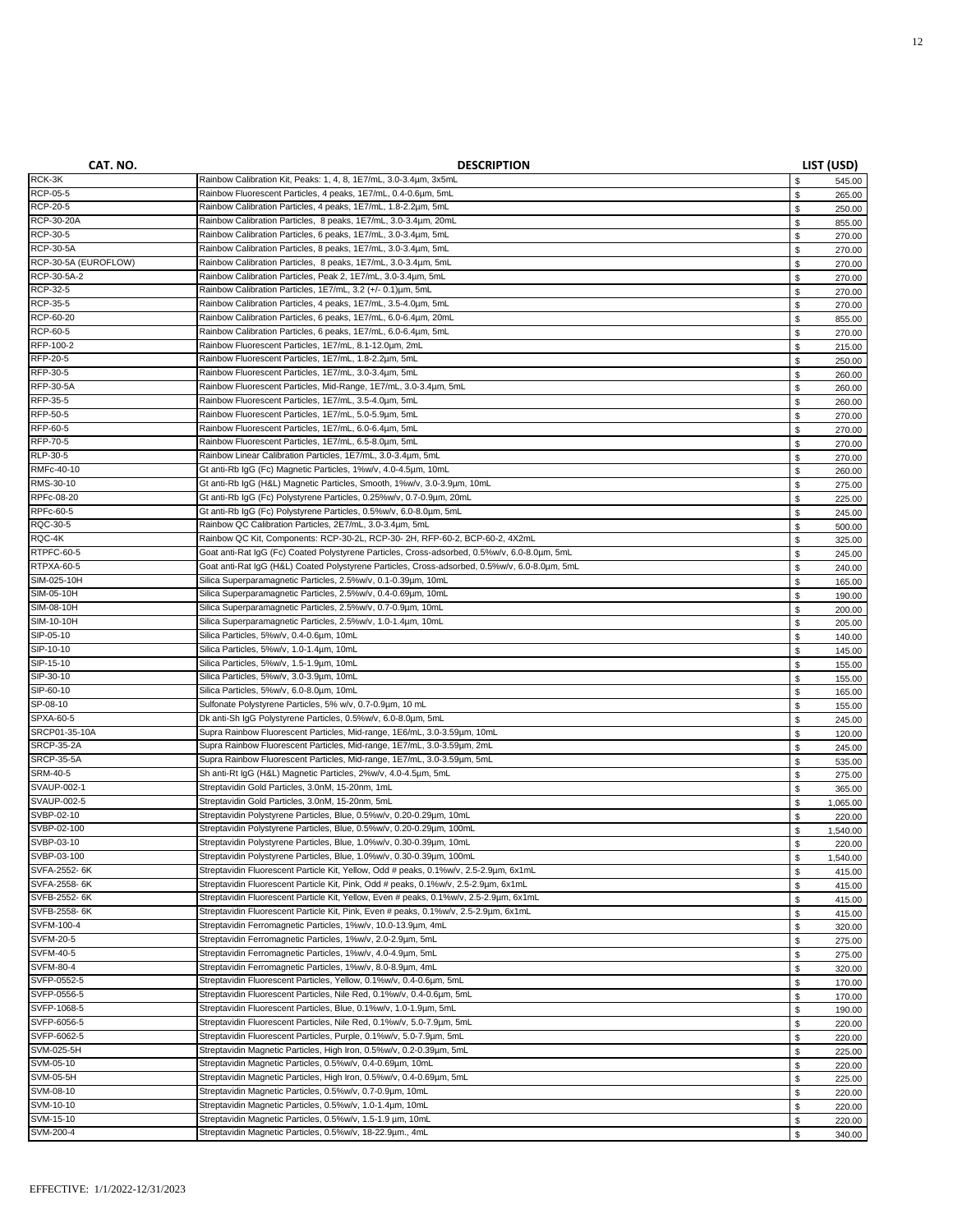

| CAT. NO.                    | <b>DESCRIPTION</b>                                                                                                                 |                   | LIST (USD)       |
|-----------------------------|------------------------------------------------------------------------------------------------------------------------------------|-------------------|------------------|
| SVM-20-10                   | Streptavidin Magnetic Particles, 0.5%w/v, 2.0-2.9µm, 10mL                                                                          | \$                | 220.00           |
| SVM-30-10                   | Streptavidin Magnetic Particles, 1%w/v, 3.0-3.9µm, 10mL                                                                            | \$                | 270.00           |
| SVM-400-4                   | Streptavidin Magnetic Particles, 0.5%w/v, 38.0-44.0um, 4mL                                                                         | \$                | 380.00           |
| SVM-40-10                   | Streptavidin Magnetic Particles, 1%w/v, 4.0-4.5um, 10mL                                                                            | $\mathbb S$       | 270.00           |
| SVM-50-5                    | Streptavidin Magnetic Particles, 1%w/v, 4.6-5.9µm, 5mL                                                                             | \$                | 290.00           |
| SVM-60-5                    | Streptavidin Magnetic Particles, 1%w/v, 6.0-7.9µm, 5mL                                                                             | $\mathbb S$       | 310.00           |
| SVM-80-5                    | Streptavidin Magnetic Particles, 1%w/v, 8.0-9.9um, 5mL                                                                             | \$                | 340.00           |
| SVMH-400-4<br>SVMH-500-4    | Streptavidin Magnetic Particles, High Magnetite, 0.5%w/v, 38.0-44.0um, 4mL                                                         | \$                | 355.00           |
| SVMS-30-10                  | Streptavidin Magnetic Particles, High Magnetite, 0.5%w/v, 45.0-52.0um, 4mL                                                         | \$                | 355.00           |
| SVMS-40-10                  | Streptavidin Magnetic Particles, Smooth, 1%w/v, 3.0-3.9um, 10mL<br>Streptavidin Magnetic Particles, Smooth, 1%w/v, 4.0-5.0um, 10mL | \$                | 290.00           |
| SVMX-10-10                  | Streptavidin Magnetic Particles, Crosslinked, 0.5%w/v, 1.0-2.0um, 10mL                                                             | \$                | 290.00           |
| SVMX-300-4                  | Streptavidin Magnetic Particles, Crosslinked, 0.5%w/v, 25.0-37.0um, 4mL                                                            | \$<br>\$          | 185.00<br>340.00 |
| SVP01-008-5                 | Streptavidin Polystyrene Particles, 0.1%w/v, 0.05-0.1µm, 5mL                                                                       | $\mathbb S$       | 380.00           |
| SVP-03-10                   | Streptavidin Polystyrene Particles, 1%w/v, 0.30-0.39um, 10mL                                                                       | \$                | 230.00           |
| SVP-05-10                   | Streptavidin Polystyrene Particles, 1%w/v, 0.4-0.6µm, 10mL                                                                         | \$                | 230.00           |
| SVP-08-10                   | Streptavidin Polystyrene Particles, 1%w/v, 0.7-0.9µm, 10mL                                                                         | \$                | 230.00           |
| SVP-1000-4                  | Streptavidin Polystyrene, Particles, 1%w/v, 90.0-105.0um, 4mL                                                                      | \$                | 425.00           |
| SVP-100-4                   | Streptavidin Polystyrene Particles, 0.5%w/v, 10.0-14.0µm, 4mL                                                                      | \$                | 350.00           |
| SVP-10-5                    | Streptavidin Polystyrene Particles, 1%w/v, 1.0-1.4um, 5mL                                                                          | \$                | 240.00           |
| SVP-150-4                   | Streptavidin Polystyrene Particles, 0.5%w/v, 14.0-17.9µm., 4mL                                                                     | \$                | 365.00           |
| SVP-15-5                    | Streptavidin Polystyrene Particles, 1%w/v, 1.5-1.9um, 5mL                                                                          | \$                | 245.00           |
| SVP-2000-4                  | Streptavidin Coated Polystyrene Particles, 1%w/v, 196-211um, 4mL                                                                   | \$                | 420.00           |
| SVP-200-4                   | Streptavidin Polystyrene Particles, 0.5%w/v, 18.0-24.9um, 4mL                                                                      | \$                | 385.00           |
| SVP-20-5                    | Streptavidin Polystyrene Particles, 0.5%w/v, 2.0-2.9µm, 5mL                                                                        | \$                | 245.00           |
| SVP-30-5                    | Streptavidin Polystyrene Particles, 0.5%w/v, 3.0-3.4µm, 5mL                                                                        | \$                | 245.00           |
| SVP-400-4                   | Streptavidin Polystyrene Particles, 0.5%w/v, 38-52µm, 4mL                                                                          | $\mathbb{S}$      | 445.00           |
| SVP-40-5                    | Streptavidin Polystyrene Particles, 0.5%w/v, 4.0-4.9µm, 5mL                                                                        | \$                | 245.00           |
| SVP-50-5                    | Streptavidin Polystyrene Particles, 0.5%w/v, 5.0-5.9µm, 5mL                                                                        | $\mathbb S$       | 245.00           |
| SVP5-60-5                   | Streptavidin Polystyrene Particles, 5%w/v, 6.0-8.0um, 5mL                                                                          | \$                | 1,655.00         |
| SVP-60-5                    | Streptavidin Polystyrene Particles, 0.5%w/v, 6.0-8.0um, 5mL                                                                        | $\mathbb S$       | 245.00           |
| SVP-800-4                   | Streptavidin Polystyrene Particles, 1%w/v, 70.0-89.0µm, 4mL                                                                        | \$                | 425.00           |
| SVPAK-5067-10K              | Streptavidin Blue Array Particle Kit, 10 peaks, 1E6/mL, 5.0-5.9um, 10x1mL                                                          | \$                | 940.00           |
| SVPAK-5067-5A               | Streptavidin Blue Array Particle Kit, Odd # peaks, 1E6/mL, 5.0-5.9µm, 5x1mL                                                        | \$                | 540.00           |
| SVPAK-5067-5B<br>SVPX-08-10 | Streptavidin Blue Array Particle Kit, Even # peaks, 1E6/mL, 5.0-5.9µm, 5x1mL                                                       | \$                | 540.00           |
| SVSIP-05-5                  | Streptavidin Polystyrene Particles, Crosslinked, 1%w/v, 0.7-0.9µm, 10mL<br>Streptavidin Silica Particles, 1%w/v, 0.4-0.6µm, 5mL    | \$                | 230.00           |
| SVSIP-10-5                  | Streptavidin Silica Particles, 1%w/v, 1.0-1.4um, 5mL                                                                               | \$                | 415.00           |
| SVSIP-15-5                  | Streptavidin Silica Particles, 1%w/v, 1.5-1.9µm, 5mL                                                                               | \$<br>$\mathbb S$ | 415.00           |
| SVSIP-30-5                  | Streptavidin Silica Particles, 1%w/v, 3.0-3.9µm, 5mL                                                                               | \$                | 415.00<br>440.00 |
| SVSIP-60-5                  | Streptavidin Silica Particles, 1%w/v, 6.0-8.0µm, 5mL                                                                               | \$                | 465.00           |
| TAUP-002-1                  | Biotin Gold Particles, 3.0nM, 15-20nm, 1mL                                                                                         | \$                | 365.00           |
| TAUP-002-5                  | Biotin Gold Particles, 3.0nM, 15-20nm, 5mL                                                                                         | \$                | 1,065.00         |
| TFM-4056-5                  | Biotin Fluorescent Magnetic Particles, Nile Red, 0.1%w/v, 4.0-4.9µm, 5mL                                                           | \$                | 300.00           |
| TFP-00852-5                 | Biotin Fluorescent Particles, Yellow, 0.1%w/v, 0.05-0.15um, 5mL                                                                    | \$                | 410.00           |
| TFP-0552-5                  | Biotin Fluorescent Particles, Yellow, 0.1%w/v, 0.4-0.6µm, 5mL                                                                      | \$                | 160.00           |
| TFP-0556-5                  | Biotin Fluorescent Particles, Nile Red, 0.1%w/v, 0.4-0.6um, 5mL                                                                    | \$                | 160.00           |
| TFP-0858-5                  | Biotin Fluorescent Particles, Pink, 0.1%w/v, 0.7-0.9um, 5mL                                                                        | \$                | 160.00           |
| TFP-2058-5                  | Biotin Fluorescent Particles, Pink, 0.1%w/v, 1.7-2.2um, 5mL                                                                        | \$                | 220.00           |
| TFP-3067-5                  | Biotin Fluorescent Particles, Blue, 0.1%w/v, 3.0-3.9µm, 5mL                                                                        |                   | 220.00           |
| TFP-5058-5                  | Biotin Fluorescent Particles, Pink, 0.1%w/v, 5.0-5.9µm, 5mL                                                                        | \$                | 220.00           |
| TFP-5067-5                  | Biotin Fluorescent Particles, Blue, 0.1%w/v, 5.0-5.9µm, 5mL                                                                        | $\mathbb S$       | 220.00           |
| TFP-7052-5                  | Biotin Fluorescent Particles, Yellow, 0.1%w/v, 7.0-7.9µm, 5mL                                                                      | \$                | 235.00           |
| TFP-7056-5                  | Biotin Fluorescent Particles, Nile Red, 0.1%w/v, 7.0-7.9µm, 5mL                                                                    | $\mathbb S$       | 235.00           |
| TFP-7067-5                  | Biotin Fluorescent Particles, PAK Blue, 0.1%w/v, 7.0-7.9µm, 5mL                                                                    | \$                | 235.00           |
| TM-10-10                    | Biotin Magnetic Particles, 0.5%w/v, 1.0-1.4um, 10mL                                                                                | \$                | 170.00           |
| TM-150-10                   | Biotin Magnetic Particles, 0.5%w/v, 14.0-17.9µm, 10mL                                                                              | \$                | 360.00           |
| TM-40-10                    | Biotin Magnetic Particles, 1%w/v, 4.0-4.5um, 10mL                                                                                  | \$                | 170.00           |
| TM-60-5                     | Biotin Magnetic Particles, 1%w/v, 6.0-7.9um, 5mL                                                                                   | \$                | 310.00           |
| TP01-008-5                  | Biotin Polystyrene Particles, 0.1%w/v, 0.05-0.19um, 5mL<br>Biotin Polystyrene Particles, 0.1%w/v, 0.2-0.3um, 5mL                   | \$                | 400.00           |
| TP01-025-5                  | Biotin Polystyrene Particles, 1%w/v, 0.7-0.9µm, 10mL                                                                               | \$                | 400.00           |
| TP-08-10<br>TP-30-5         | Biotin Polystyrene Particles, 0.5%w/v, 3.0-3.4um, 5mL                                                                              | \$                | 245.00           |
| TP-60-5                     | Biotin Polystyrene Particles, 1%w/v, 6.0-8.0um, 5mL                                                                                | \$                | 245.00           |
| TPX-100-5                   | Biotin Polystyrene Particles, Crosslinked, 0.5%w/v, 8.0-12.9µm, 5mL                                                                | \$                | 275.00           |
| TPX-150-5                   | Biotin Polystyrene Particles, Crosslinked, 0.5%w/v, 13.0-17.9µm, 5mL                                                               | \$                | 360.00           |
| TPX-60-5                    | Biotin Polystyrene Particles, Crosslinked, 1%w/v, 6.0-8.0um, 5mL                                                                   | \$<br>\$          | 415.00<br>285.00 |
| <b>UMDS-1000</b>            | UltraMag DW Magnetic Separator                                                                                                     | \$                | 570.00           |
| UMS-3000                    | UltraMag Magnetic Separator                                                                                                        | \$                | 565.00           |
| URCP01-30-10K               | UltraRainbow Calibration Particles, 3 peaks, 3.0-3.4um, 1E6/mL, 10 x 3mL                                                           | \$                | 380.00           |
|                             |                                                                                                                                    |                   |                  |